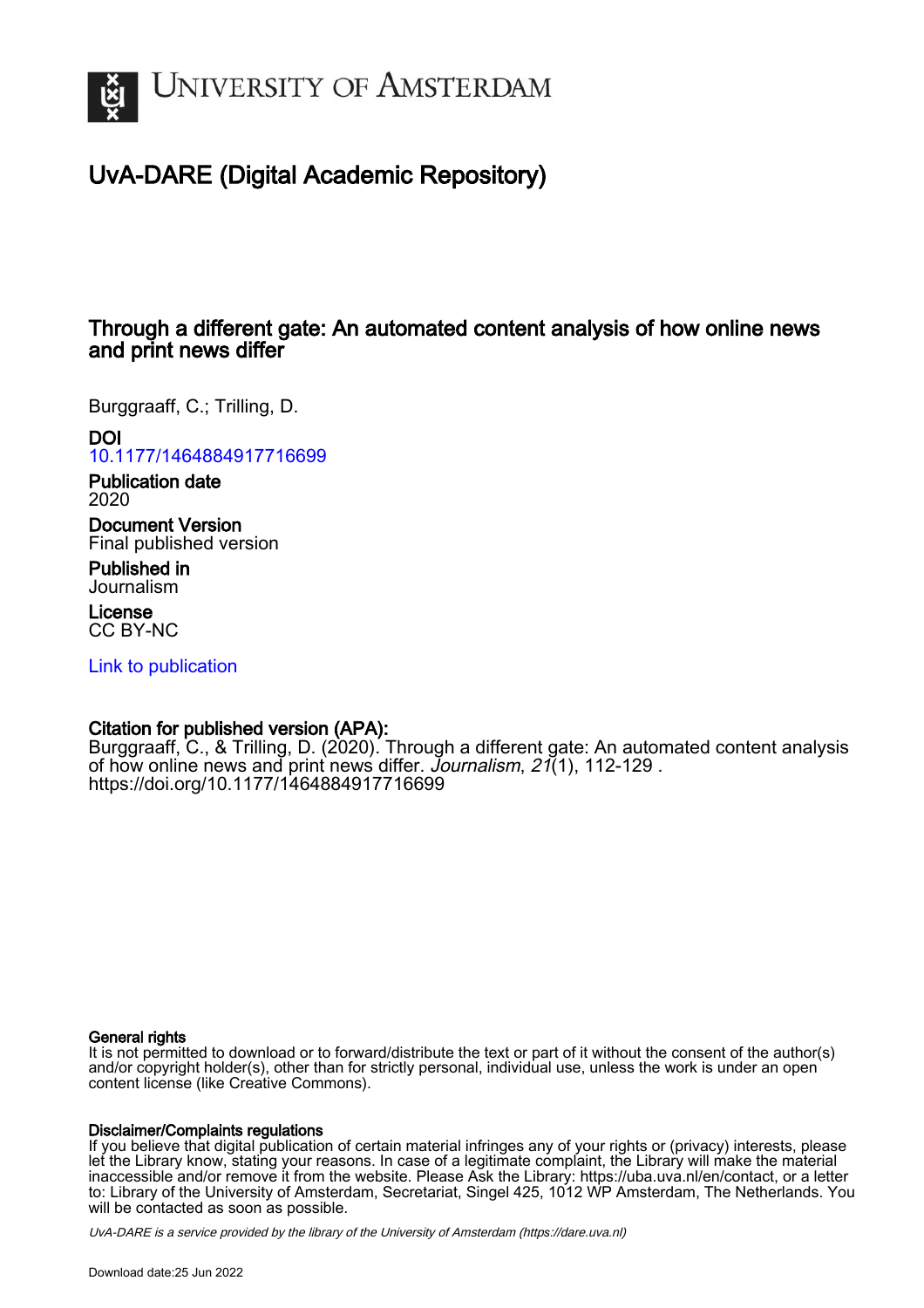**7166[99](http://crossmark.crossref.org/dialog/?doi=10.1177%2F1464884917716699&domain=pdf&date_stamp=2017-07-14)**JOU0010.1177/1464884917716699Journalism**Burggraaff and Trilling**

*Article*



**Through a different gate: An automated content analysis of how online news and print news differ**

Journalism 2020, Vol. 21(1) 112–129 © The Author(s) 2017



DOI: 10.1177/1464884917716699 Article reuse guidelines: [sagepub.com/journals-permissions](https://uk.sagepub.com/en-gb/journals-permissions) [journals.sagepub.com/home/jou](https://journals.sagepub.com/home/jou)



# **Christiaan Burggraaff**

University of Amsterdam, The Netherlands

**Damian Trilling**

University of Amsterdam, The Netherlands

## **Abstract**

We investigate how news values differ between online and print news articles. We hypothesize that print and online articles differ in terms of news values because of differences in the routines used to produce them. Based on a quantitative automated content analysis of *N*=762,095 Dutch news items, we show that online news items are more likely to be follow-up items than print items, and that there are further differences regarding news values like references to persons, the power elite, negativity, and positivity. In order to conduct this large-scale analysis, we developed innovative methods to automatically code a wide range of news values. In particular, this article demonstrates how techniques such as sentiment analysis, named entity recognition, supervised machine learning, and automated queries of external databases can be combined and used to study journalistic content. Possible explanations for the difference found between online and offline news are discussed.

## **Keywords**

automated content analysis, computational methods, news values, online journalism, print journalism

#### **Corresponding author:**

Damian Trilling, Department of Communication Science, University of Amsterdam, Postbus 15791, 1001NG, Amsterdam, The Netherlands. Email: [d.c.trilling@uva.nl](mailto:d.c.trilling@uva.nl)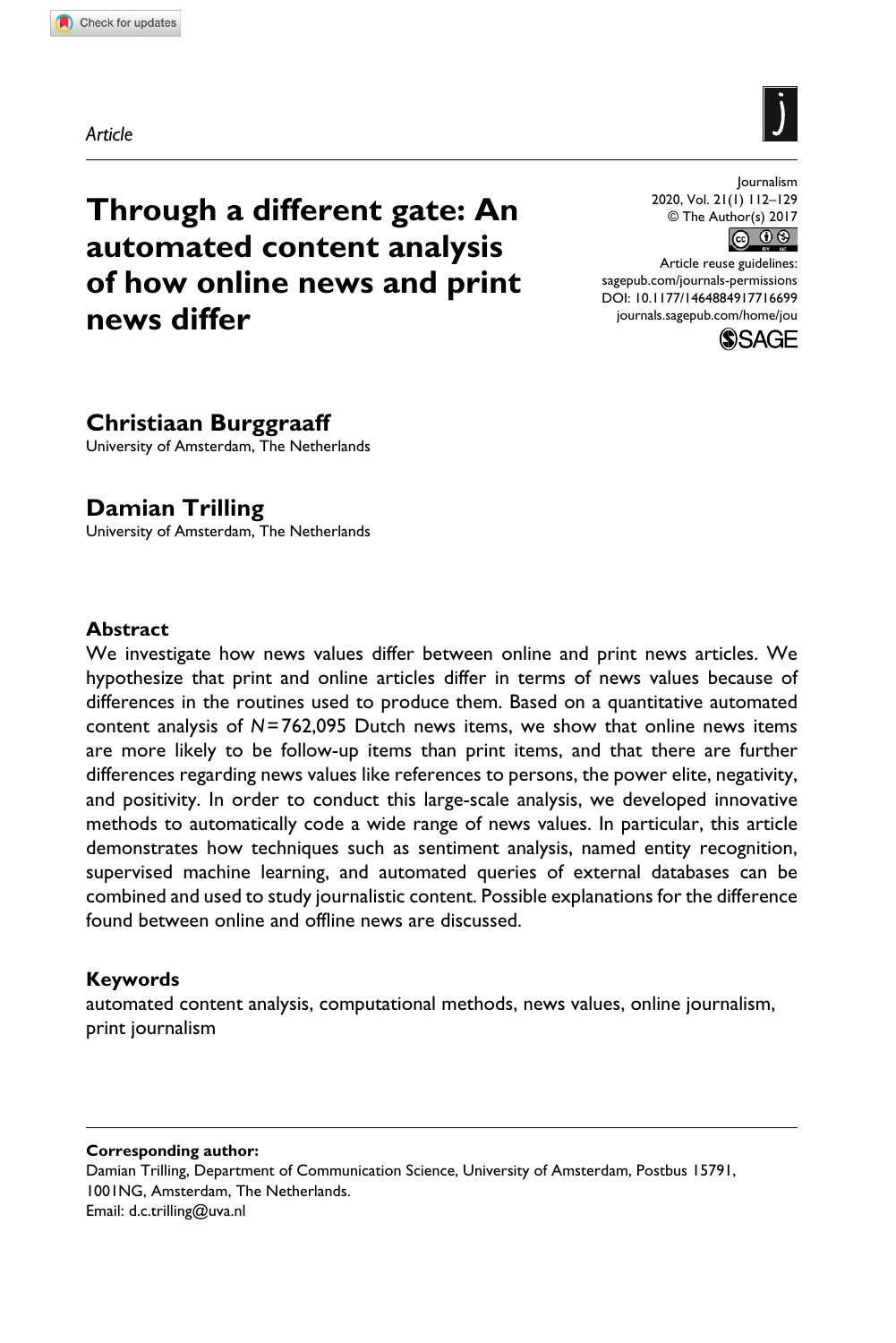## **Introduction**

Over the last years, citizens have become more and more reliant on online news at the expense of print news.<sup>1</sup> While the news coverage on these two channels may seem interchangeable to the average news consumer, it is, in fact, not at all clear to what extent online and print news content are different.

Based on the hierarchy of influences model (Shoemaker and Reese, 2014), we argue that the routines of online news production can be expected to differ from the routines of offline news production. Journalism is going through a process of commercialization, which McManus (2009) defines as 'any action intended to boost profit that interferes with a journalists or news organizations best effort to maximize public understanding of those issues and events that shape the community they claim to serve' (p. 219). One example for this is journalists who try to reach as large an audience as possible to attract advertisers and investors. By analyzing website metrics, journalists have detailed insights into the preferences of the readers of their online content (Anderson, 2011; Tandoc and Thomas, 2014; Welbers et al., 2015), which makes it comparatively easy to strive to maximize their audience. To gather similar information about their print audience, journalists have to rely on occasional surveys or focus groups, which provide a much less fine-grained picture. Especially popular outlets (as opposed to quality outlets) can be expected to make use of this and to select stories that promise commercial success (Barnhurst and Nerone, 2009). Others have argued that in an online environment, journalists have a much higher workload than in a print environment. Journalists have to produce more stories per day and usually have to work in a smaller team. As a consequence, they have less time for important journalistic tasks like fact-checking (Witschge and Nygren, 2009), which also can be seen as a change of journalistic routines. In a print environment, journalists find it more important to fulfill an interpretative and investigative role than in an online environment, while in an online environment, they attach most importance to the dissemination of news (Cassidy, 2005). Online journalists want to publish news stories as soon as possible, while in the case of print newspapers with only one daily deadline, such extreme time pressure is less of an issue.

But do these differences in routines really lead to a difference in the journalistic gatekeeping process, 'the process of selecting, writing, editing, positioning, scheduling, repeating and otherwise massaging information to become news?' (Shoemaker et al., 2009). To shed light on this question, we conducted a quantitative content analysis of Dutch online and print news articles. It aims to answer the following overarching question: *To what extent does the content differ between online and print news?* In addition, as we included both popular and quality outlets in our sample, we will also address differences between them.

## **Theoretical background and related research**

In the latest version of their hierarchy of influences model, Shoemaker and Reese (2014) distinguish five levels of what shapes media content: social systems, social institutions, media organizations, routine practices, and individuals (p. 9). When we compare online news and print news,<sup>2</sup> it seems obvious that the two outer levels, *social systems* and *social institutions*, are identical for both.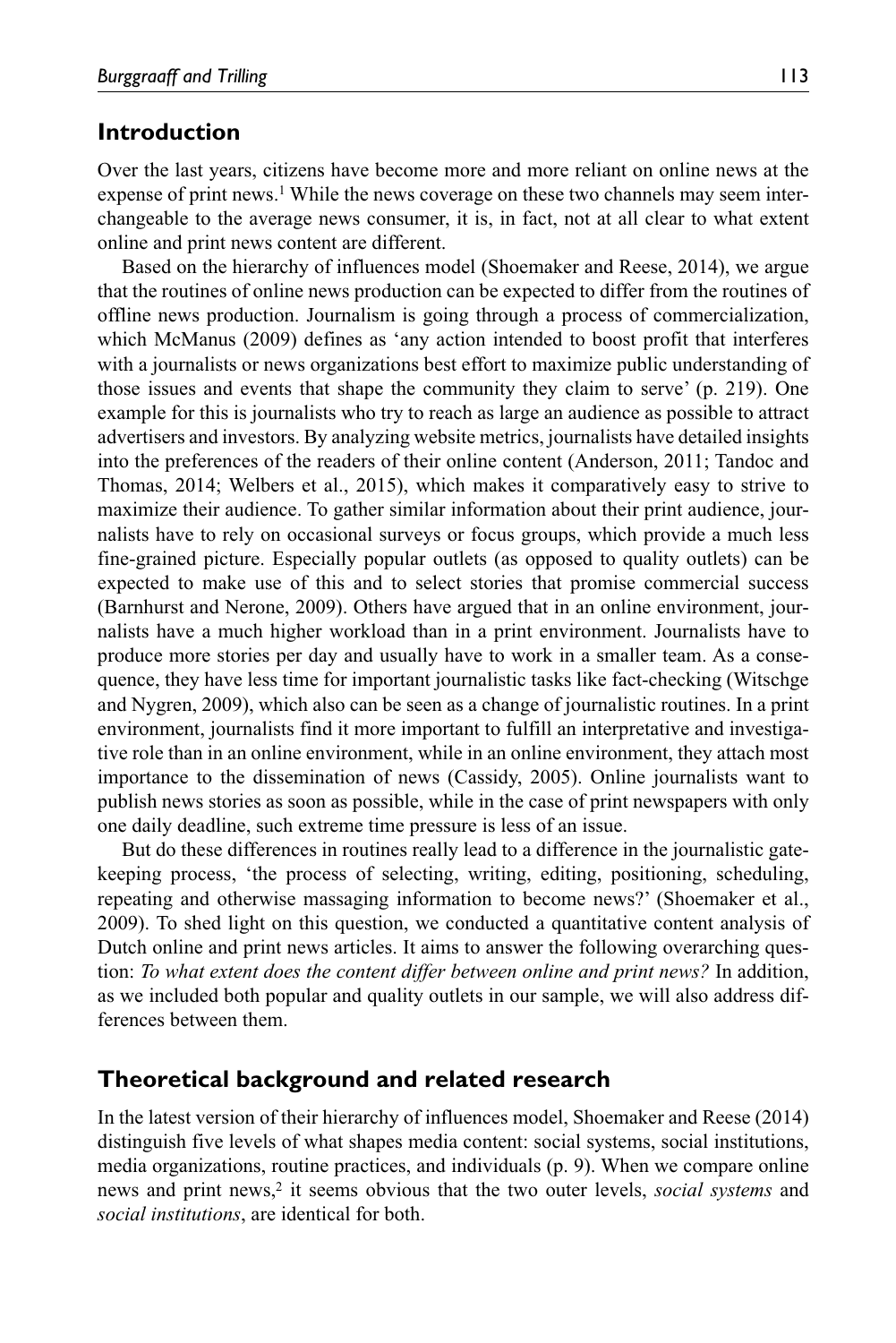On the *organizational level*, undoubtedly, the introduction of online news has led to changes. When the first news sites emerged in the 1990s, their production was organizationally distinct from the production of a newspaper, featuring different newsrooms and different routines. Over the last couple of years, however, the division has become less clear (Avilés et al., 2009; Tameling, 2016; Vobic, 2011). In an effort to cut costs, media companies aim for convergence between the online and the print crew. Journalists of different platforms cooperate, stories are published on both channels, and some journalists work for both platforms. However, as Avilés et al. (2009) point out, many media companies struggle with finding the right level of convergence. For instance, Tameling (2016) describes how Dutch quality newspaper *de Volkskrant* moved back-and-forth between integration, de-integration, and again integration of online and offline newsrooms.

A direct consequence of the convergence is that, as many journalists work for both online and print, differences on the *individual level* are a problematic starting point for an analysis. Historically, although, role conceptions (an important point on the individual level, see Shoemaker and Reese, 2014: 232) of online and print journalists have shown to differ (e.g. Beam et al., 2009; Paulussen, 2006). More specifically, online journalists more often than print journalists saw themselves as disseminators and less often as interpreters (Carpenter et al., 2016; Cassidy, 2005; Deuze and Dimoudi, 2002; Hartley, 2013). We argue that even though print and online articles are nowadays often written by the same journalists, the results of such studies still can inform us about the differences in the routines that are applied when writing content produced for publishing on the online outlet, the offline outlet, or both.

Summing up, we argue that differences between online and offline news production are most likely to be explained by studying the level that Shoemaker and Reese (2014) refer to as *routine practices*.

### *Different routines in online and offline news production*

Regardless of the state of newsroom convergence, there is at least one organizational goal that journalists can act upon to a very different degree, depending on whether they publish online or offline. Entman (2005) mentions both 'reporting on important events, people, and issues' and 'generating […] revenue' (p. 58) as central aim of media organizations (see also Shoemaker and Reese, 2014: 139). The hierarchy of influences model suggests that these organizational level goals will constrain and shape the next level, the level of routines.

Accordingly, while they may be reluctant to admit it, economic considerations can be a factor in the daily work of journalists (Tandoc, 2014). For example, when journalists publish a story online, they often monitor the number of readers and aim to maximize it. The trend to increasingly take these organizational demands into account in journalistic work routines can be described as *commercialization* (see also McManus, 2009).

In online news websites, journalists have a wide set of website metrics which enable them to see exactly which stories are read a lot and which are not (Karlsson and Clerwall, 2013; Tandoc and Thomas, 2014; Tandoc and Vos, 2015). Accordingly, several studies suggest quite a strong influence from audience clicks on the gatekeeping process (Anderson, 2011; Jacobi et al., 2015; Lee et al., 2012; Welbers et al., 2015). In the case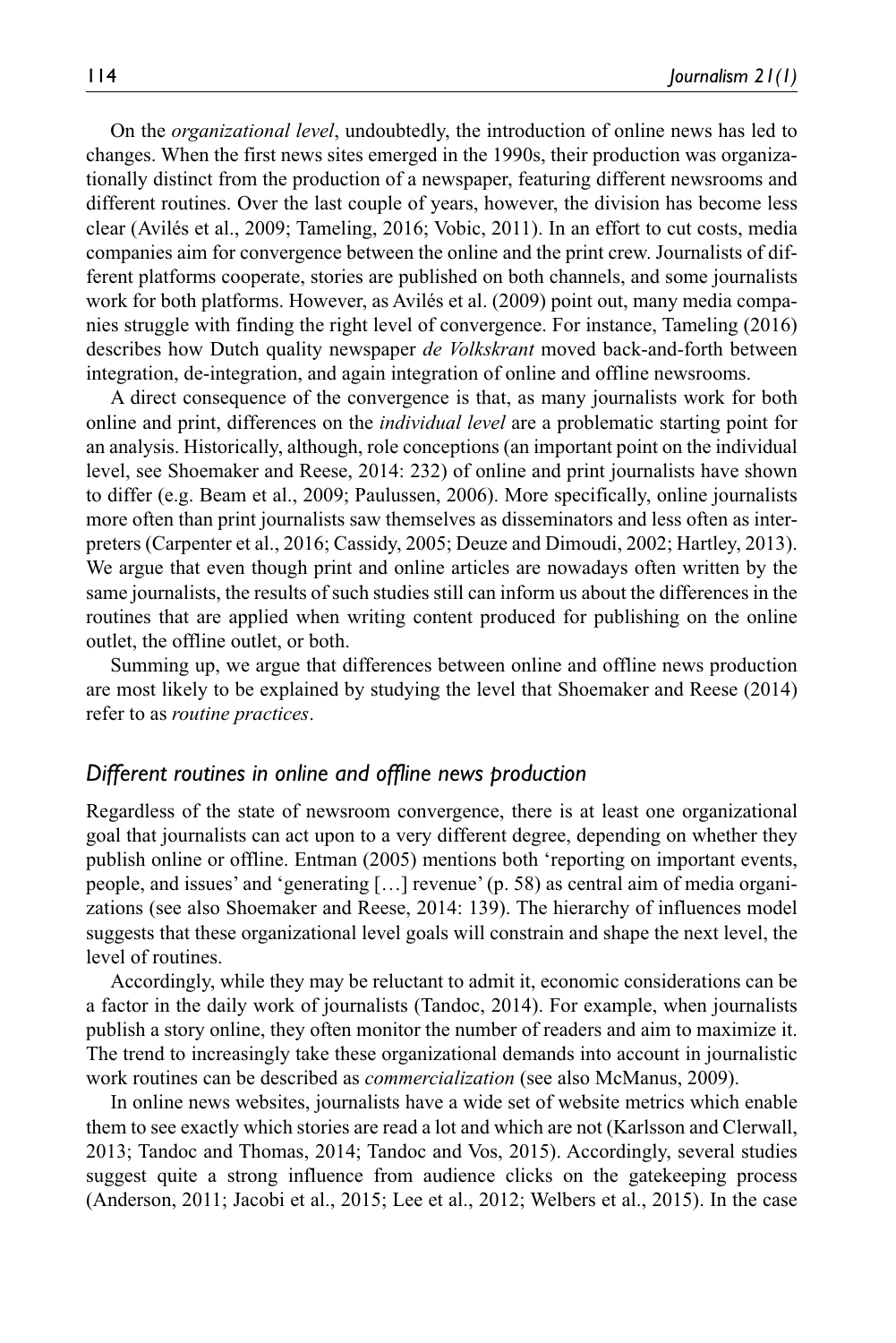of print media, such numbers are not available, and therefore it is inherently impossible to adapt news selection decisions immediately to the readers' preferences. In online, it is very easy for news consumers to visit another website, whereas in case of print newspapers, readers are less flexible because they often have a subscription, canceling of which is a much higher hurdle than just directing your browser to a different site. Furthermore, online news consumers often visit news sites through links they find on other platforms like GoogleNews, Facebook, and Twitter, which increases competition. Thus, for online journalists, it is important to monitor and live up to the preferences of news consumers.

We can thus state that online news websites act in a much more competitive environment than traditional newspapers. In particular, journalists working in an online environment have to produce more stories and have to work much faster than their print colleagues (Bivens, 2008; Witschge and Nygren, 2009). Also, they have to work on several tasks at the same time (Boczkowski, 2009; Mitchelstein and Boczkowski, 2009; Quandt, 2008) and have less time for fact-checking because of the high speed in which stories must be published (Cassidy, 2006). Occasionally, even ethical standards are violated in order to be fast enough (Agarwal and Barthel, 2013; Cassidy, 2006). In short, their workload is much higher.

Shoemaker and Reese (2014) highlight that routines 'stem from three domains: audiences, organizations, and suppliers of content' (p. 168). This implies that routines differ between outlets with different audiences. Media research regularly distinguishes between quality outlets and popular outlets, and as Trilling and Schoenbach (2015) show for the Dutch case, their audiences overlap only to a limited extend. This will be reflected in different work routines of the journalists. Indeed, Boukes and Vliegenthart (2016) show that news values in quality and popular outlets differ, and Esser (1999) even suggests that there are distinct 'tabloid news values' (p. 293). Similarly, Barnhurst and Nerone (2009) argue that 'the mass circulation press included more event-oriented news, especially crime news, and also more reporting on social and cultural concerns, or so-called human interest stories' (p. 20).

Therefore, when studying the differences between online and offline news, it makes sense to also take into account whether the outlets in question can be categorized as popular or quality, to eliminate a possible confounding factor.

### *News values as dependent variables on the routine level*

As Shoemaker and Reese (2014) point out, content characteristics can be studied both as dependent and as independent variables. In particular, they suggest that *news values* found in news articles can be analyzed as an outcome of journalistic work routines. Consequently, the differences outlined above can be expected to be reflected in the presence or absence of news values. News values can be seen as properties of an event, although – depending on their epistemological background – scholars differ in whether they see these properties as inherent to the event or as constructions made by journalists to justify their choices (e.g. Eilders, 2006). But regardless of whether we regard them as ascribed or inherent, we can state that news values are properties of an event that explain to which extent it is considered newsworthy.

We focus on a subset of news values (based on Harcup and O'Neill, 2001) on which online and print news are likely to differ and which were feasible to measure.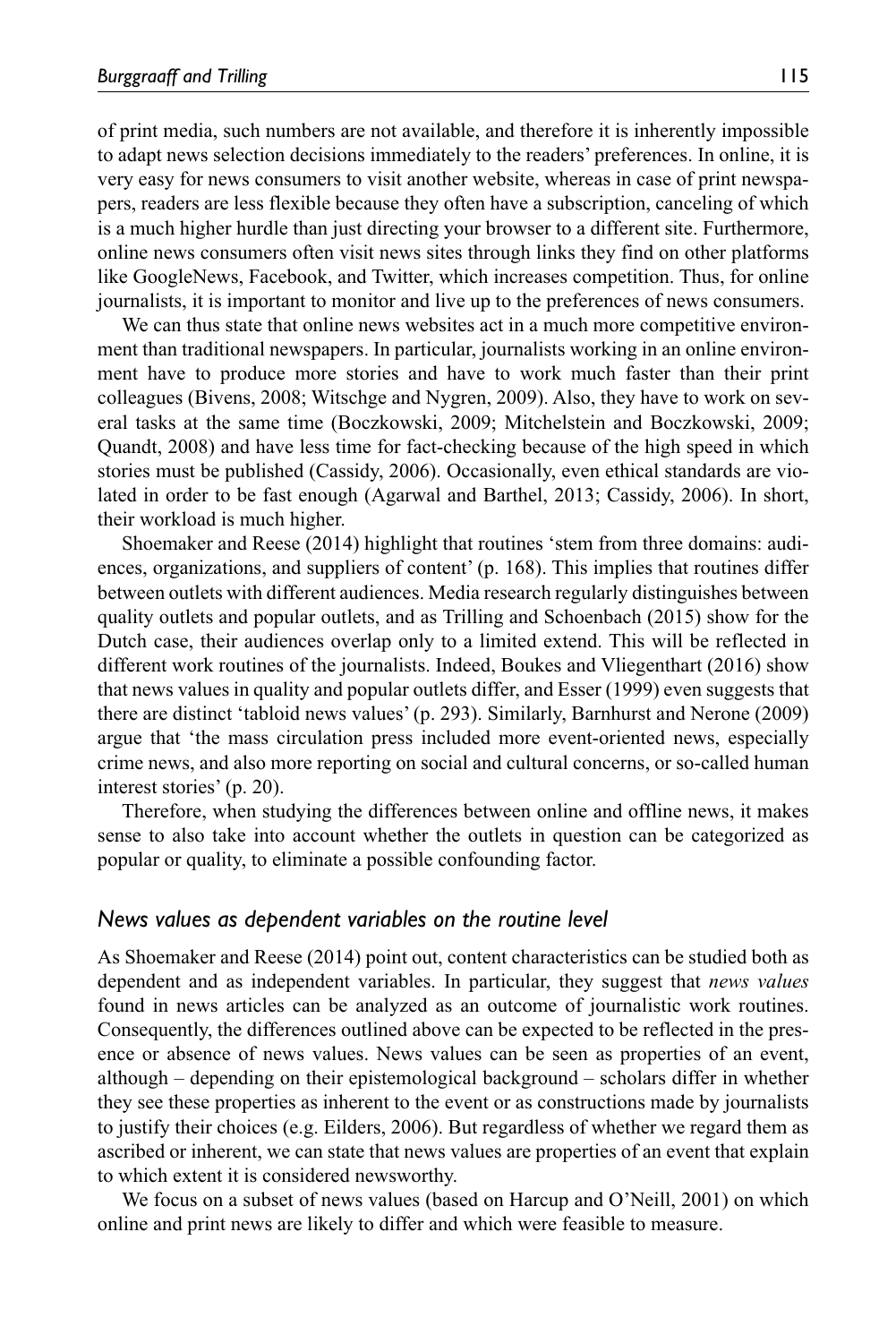*Power elite.* Focus on power elite is probably one of the most clear-cut news values: if a story deals with important, relevant, well-known entities, it is newsworthy. This also makes sense, because in a democracy one of the most important tasks of the media is to control the elites.

*RQ1*. To what extent is there a difference in references to the power elite between news outlets?

*Reference to persons.* While Harcup and O'Neill (2001) initially considered this factor, they dropped it from their definite list of news values. Nevertheless, it has been investigated by many researchers since. Örnebring and Jönsson (2004) found that popular newspapers are more likely to focus on people than quality newspapers. Boukes and Vliegenthart (2016) even identify reference to persons as the one news value that differs most strongly between popular and quality newspapers. Furthermore, the difference in focus on political leaders between quality and popular newspapers is larger online (Jacobi et al., 2015). Thus, it may be expected that popular newspapers are more likely to apply a personalized reporting style, and that this difference is larger online.

*H1a*. Articles from popular outlets contain more references to persons than articles from quality outlets.

*H1b*. The difference between quality outlets and popular outlets in references to persons is larger in online news than in print news.

*Celebrity news and entertainment news.* Celebrity news and entertainment news may be the most despised categories of news by those who see news standards declining. It deals with topics like sex, show business, and human interest (Harcup and O'Neill, 2001). Examples from the tabloid press (see also Barnhurst and Nerone, 2009) show that it attracts large audiences. Since, especially online, journalists focus on an article's reach, the prevalence of such stories may be higher. Maier (2010) found that celebrity/entertainment news was one of the only three news categories (out of a total of 19) in which online newspapers published more stories than print newspapers, and also Van Der Wurff et al. (2008) found that news websites publish more entertainment stories than print newspapers. Furthermore, such stories often do not require a lot of research, which makes them easy to produce (Bird and Dardenne, 2009; Lehman-Wilzig and Seletzky, 2010).

*H2*. The likelihood that an article contains celebrity news is higher in online news than in print news.

*H3*. The likelihood that an article contains entertainment news is higher in online news than in print news.

*Bad news/good news.* Journalists have a tendency to cover mainly bad news (e.g. Leung and Lee, 2014). Galtung and Ruge (1965) offer several explanations for this: negative news is usually unexpected, unambiguous, it has a higher frequency and it fits into most peoples' picture of the world. It generally tends to attract a larger audience than positive news. Thus, especially routines that are shaped by commercial needs can be expected to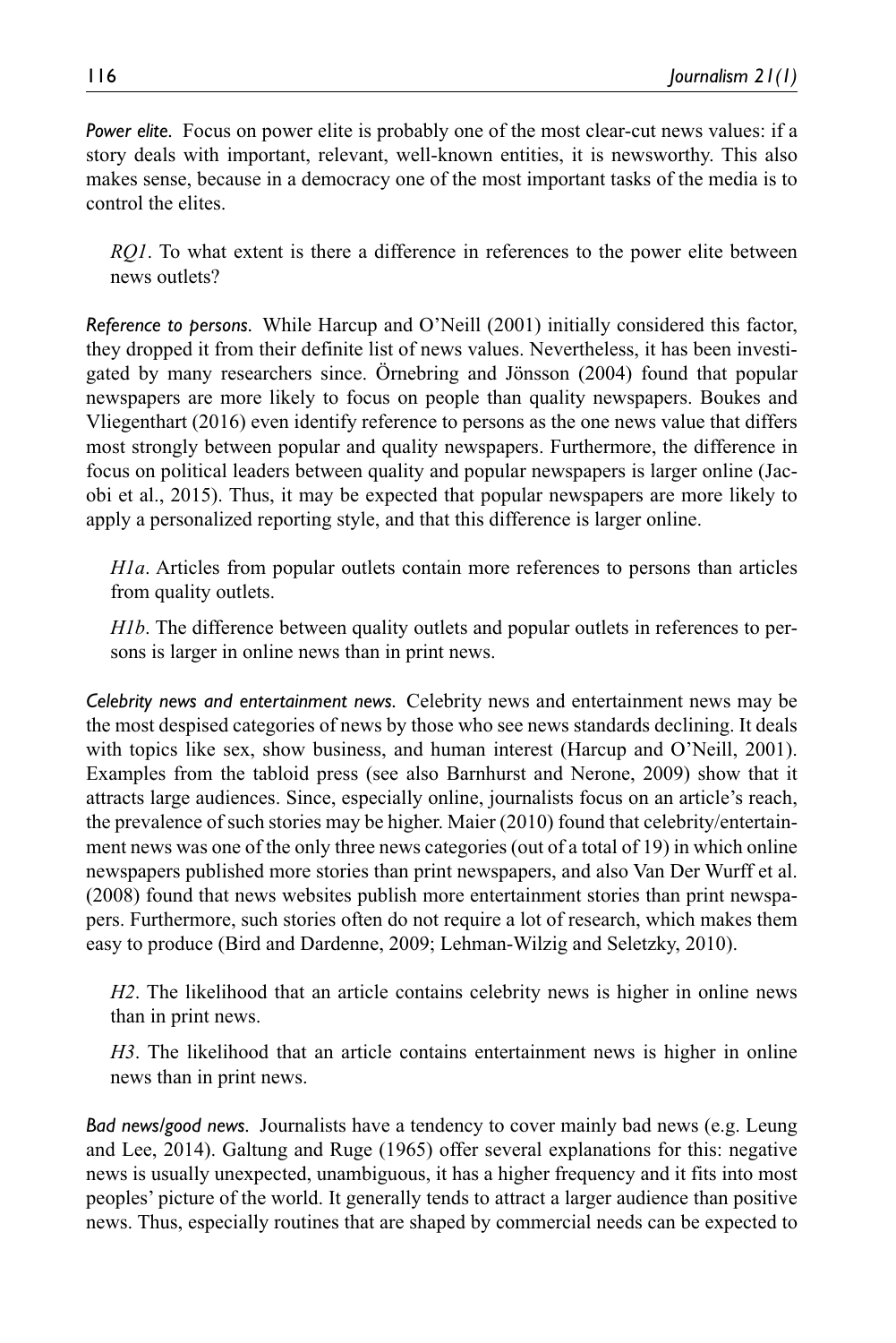lead to the publishing of bad news. In addition, Shoemaker and Cohen (2006) argue that negative news is newsworthy because it is 'deviant' and thus important to monitor.

On the other hand, the rise of infotainment and soft news may also contribute to the production of positive news. As Leung and Lee (2014) found, journalists tend to believe that touching positive stories are popular; and Shoemaker and Cohen (2006) concede that even though 'deviant' bad news is newsworthy, positive news is also asked for by the audience. It is possible that online news contains not only more negative emotions but also more positive emotions compared to print news. In order to write entertaining articles, journalists may make use of an emotional tone of voice rather than a neutral writing style or select stories that lend themselves for such writing. Emotionality, in this context, can be seen as the presence of positivity and/or negativity as opposed to the absence of both.

*RQ2a*. To what extent is there a difference in the relative amount of negative news between print and online news?

*RQ2b*. To what extent is there a difference in the relative amount of positive news between print and online news?

*RQ2c*. To what extent is there a difference in the degree of emotionality between print and online news?

*Follow-up news.* When writing articles for an online outlet, journalists have to produce more articles than when writing for a print outlet (Witschge and Nygren, 2009). They also want to publish stories as quickly as possible (Agarwal and Barthel, 2013). As an event unfolds, news sites place updates on the issue. In contrast to a newspaper that is published once a day, a website therefore can have several stories on the same item within the same time period. Such stories on the same news topic that already has been in the news, can be called 'follow-up' news.

While such follow-up news can involve investigative reporting, we may speculate that more often, they are comparatively cheap to produce, as they usually do not involve digging up a completely new story. Online journalists report that they feel like they are not executing proper (i.e. investigative) journalism, because the workload is too high (Witschge and Nygren, 2009). This trend is in line with statements from newsmakers themselves who say that in online they strive for the ideal of ongoing 24-hour coverage, where being just minutes behind the competitors is already seen as failure (Bivens, 2008) – again giving an incentive to rather quickly publish small piecemeal stories than waiting for the one, great story to write.

*H4*. The amount of follow-up news is higher in online news than in print news.

## **Methods**

## *Sample*

In the period between 2 January 2014 and 31 December 2015, we collected all available news items from a selection of major Dutch news outlets, both online and print. For the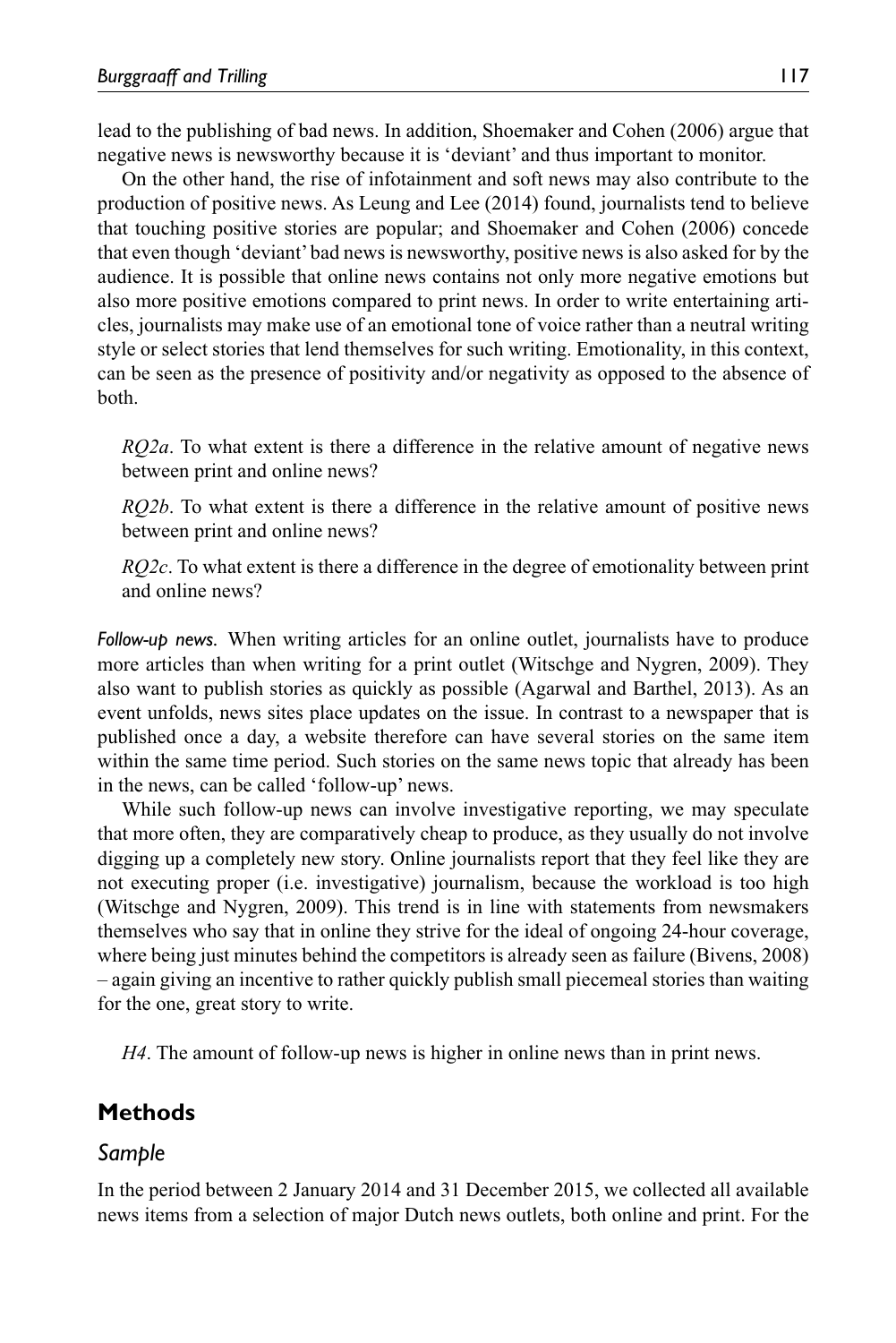print data, we used the LexisNexis database. For the online data, every hour during the whole research period, we executed a Python script to check whether the main Really Simple Syndication (RSS) feeds of the news sites contained new items. All information from the feeds and the full webpage containing the article were downloaded, parsed, and stored in a database.

The original dataset consisted of a total of  $N = 899,607$  articles. We removed  $n = 20,939$  duplicates,  $n = 3851$  articles with an original publishing date outside of the research period,  $n = 108,888$  articles with a publishing date for which we did not have access to *both* online and offline articles, and  $n = 3834$  articles with a length of less than 100 characters. The final dataset therefore consisted of *N* = 762,095 articles, roughly half of them online, half print. Table 1 gives a detailed overview.

*Nu.nl* is the largest Dutch news site. Although it has no offline counterpart, it is owned by publishing house Sanoma. *De Volkskrant, NRC Handelsblad*, and *Trouw* are the three largest quality papers. *Algemeen Dagblad* (AD) and *De Telegraaf* are the two newspapers with the highest overall circulation figures. *Geenstijl* is a weblog-style site owned by the same publisher as *De Telegraaf. Nederlandse Omroep Stichting* (NOS) is a Dutch public-service broadcaster, and *Metro* is the leading free daily newspaper. We explicitly did not include small regional papers or niche media, to avoid confounding the comparison by too large differences in the resources available.

## *Independent variables*

*Article length.* The articles in the sample varied greatly in length. After some impossible values were removed, the overall average article length was  $M = 1693.73$  characters  $(SD = 1936.55, min = 100, max = 134,544).$ 

*Platform.* We created a dummy variable that was coded as 1 for all print articles and 0 for all online articles. In addition, we created a second dummy variable that was 1 if the article was non-exclusive, that is, if a highly similar article was published on the other platform on the same day or the day before. If the cosine similarity between two articles was  $> .7$ , they were considered non-exclusive. The same cut-off value (.7) was used by Welbers et al. (2016); Boumans (2016) used a marginally less conservative value of .65.

*Popular and quality news.* We created a dummy variable that was coded 0 for quality outlets and 1 for popular outlets. *Telegraaf, AD, Geenstijl*, and *Metro* were considered popular outlets. Sparks (2000) and Deuze (2005) see the lack of clear distinction between information and entertainment as characteristic for the latter; however, as Deuze (2005) notes, the Dutch news media landscape lacks extreme forms of tabloid papers. Therefore, we also relied on an additional indicator, namely the self-description of the outlets and their target audiences. *Telegraaf, AD*, and *Metro* all define themselves as papers for 'the ordinary citizen', and *GeenStijl* clearly lacks the information/entertainment distinction.

## *Dependent variables*

In order to investigate the prevalence of different news values on these various platforms, we used Python to conduct an automated content analysis (see Boumans and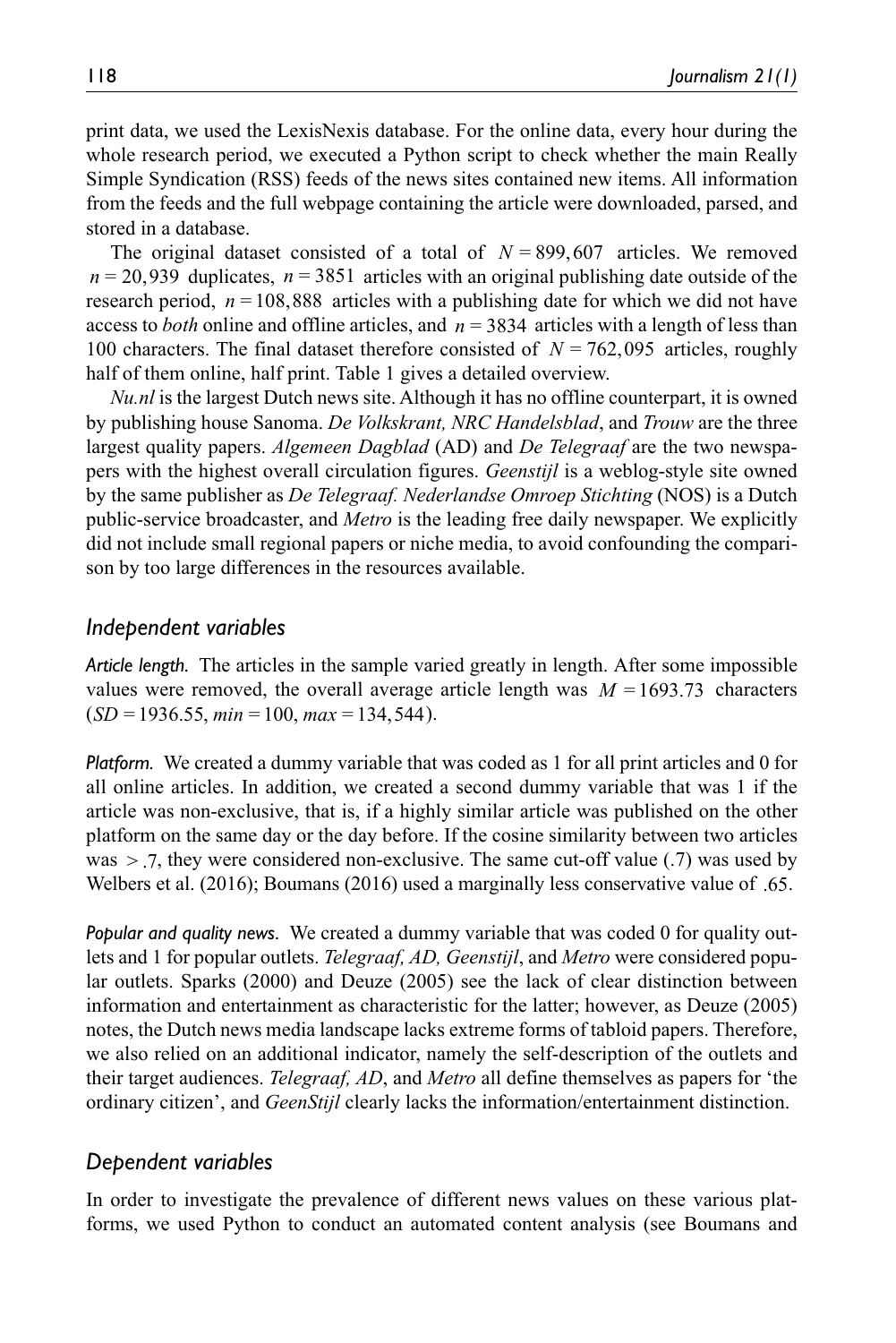| Source            | $Online*$         | Print*            | Non-exclusive** | Date range***                           |
|-------------------|-------------------|-------------------|-----------------|-----------------------------------------|
| nu.nl             | 26,746 (26,746)   | (online-only)     | (online-only)   | 2 January 2014 to 23<br>December 2015   |
| AD                | 30,392 (28,174)   | 32,437 (30,218)   | 2,218/2,219     | 2 January 2014 to 1<br>September 2014   |
| Telegraaf         | 183,376 (172,963) | 110,960 (100,724) | 10,413/10,236   | 2 January 2014 to 31<br>December 2015   |
| nos.nl            | 23,844 (23,844)   | (online-only)     | (online-only)   | $l$ January 2015 to 31<br>December 2015 |
| <b>Volkskrant</b> | 76,229 (67,916)   | 66, 105 (57, 576) | 8,313/8,529     | 2 January 2014 to 31<br>December 2015   |
| NRC               | 26,358 (21,759)   | 71,060 (66,725)   | 4,599/4,335     | 2 January 2014 to 31<br>December 2015   |
| Trouw             | 5,926 (4,986)     | 10,614(9,731)     | 940/883         | 31 December 2014 to<br>18 May 2015      |
| Metro             | 58,742 (53,192)   | 35,311 (29,648)   | 5,550/5,663     | 2 January 2014 to 23<br>December 2015   |
| geenstijl.nl      | 3,995 (3,995)     | (online-only)     | (online-only)   | 30 December 2014 to<br>31 December 2015 |
| Total             | 435,608 (403,577) | 326,487 (294,622) | 63,896          |                                         |

**Table 1.** Number of articles per source.

#### AD: *Algemeen Dagblad*.

\*Numbers between brackets exclude articles published both online and print. \*\*Number of online articles followed by number of print articles. The numbers can differ because based on one online article two print articles may be written, or vice versa. \*\*\*Because of data availability issues, some sources were analyzed for less than the 2-year period of this study.

Trilling, 2016; Grimmer and Stewart, 2013; Günther and Quandt, 2016). In doing so, we extend earlier work by Trilling et al. (2017), who used such techniques to automatically code a smaller set of news values than we do in this article.

*Power elite.* News on power elite was defined in terms of political, economic, and geographical power. In order to find characteristic words of political power, from a set of articles that were known to be political news, we compiled a list of words that unambiguously referred to political power. The coding was iterative and was continued until no new words came up. The same process was repeated to add characteristic words of economic power to the list.

In order to find countries that can be considered to be part of the power elite, for those countries belonging to the global G20, and for those with the highest gross domestic product (GDP) per citizen and for those with the highest overall GDP, the country name, capital, seat of government, and the biggest city were added to the list.

Every occasion of one of the words from the list in the body of an article meant an increase in power elite score by 1 point, an occurrence in the title meant an increase by 2 points  $(M = 3.44, SD = 4.10, min = 0, max = 77)$ .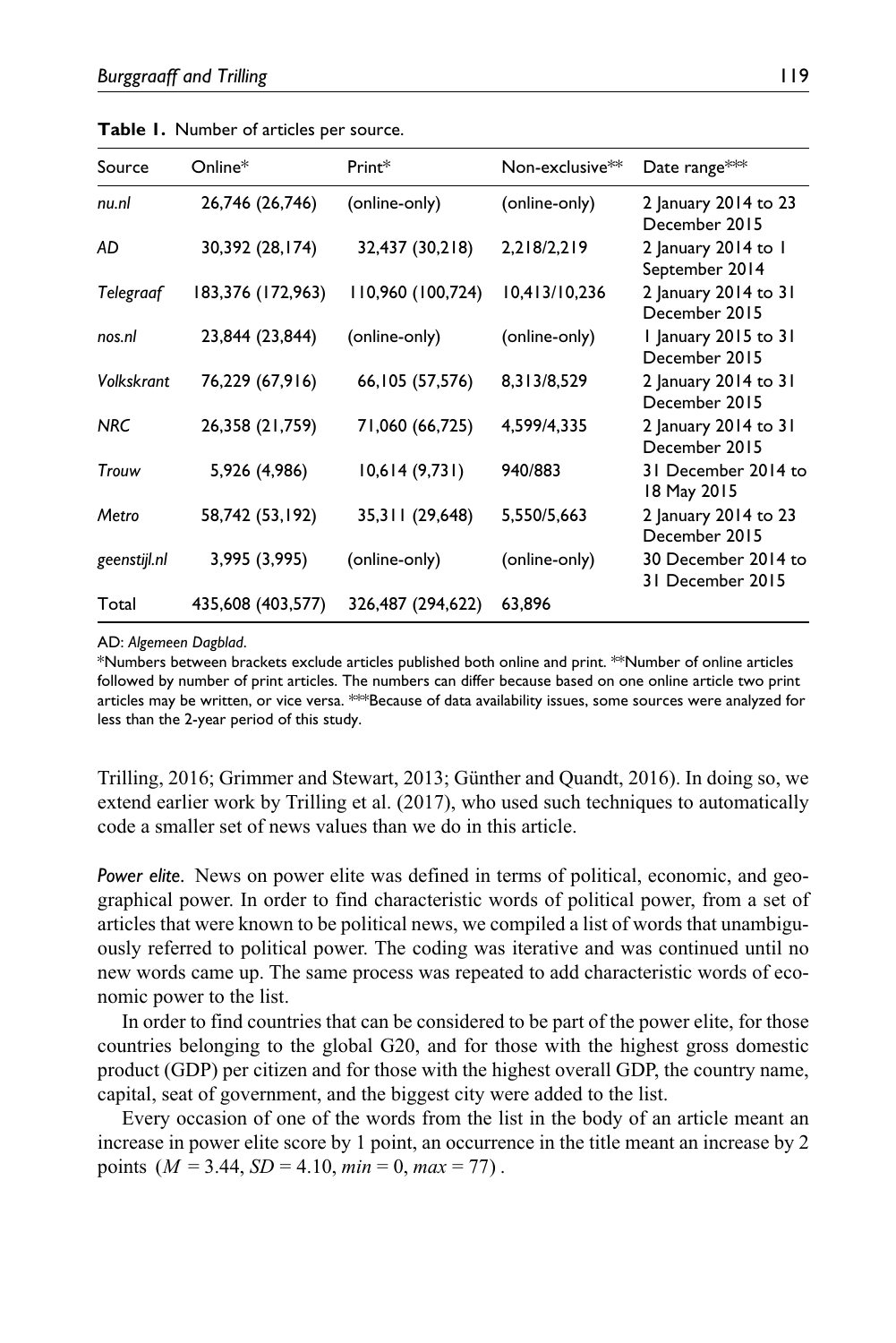*References to persons.* References to persons were determined using named entity recognition (NER) (e.g. Nadeau and Sekine, 2007). NER identifies entities (like locations or persons) in a text. We used the Python Natural Language Toolkit (Bird et al., 2009) to train a Naïve Bayes classifier and chunker. As training data, the Dutch version of the conll2002 data were used (Tjong Kim Sang and De Meulder, 2003). The trained model achieved an F1-score of 69.3percent (precision: 66.9%, recall: 71.9%). Using this NER-model, we counted references to persons ( $M = 2.98$ ,  $SD = 4.40$ ,  $min = 0$ ,  $max = 771$  (sic)).

*Celebrity news.* In order to find characteristic words of celebrity news, from a set of articles that were known to contain celebrity news, we compiled a list of roles or 'jobs' (like actor, anchorman, …) that unambiguously referred to celebrities. Again, the coding was iterative and was carried out until no further references could be found. In order to make sure that only well-known celebrities were included, the word 'famous' was added for most keywords. With the resulting list of potential jobs, a SPARQL Protocol and RDF Query Language (SPARQL) query was set up in order to find DBpedia articles (the machine-readable form of Wikipedia). The objective of this query was to find Dutch Wikipedia articles about persons, where one of the 'celebrity jobs' was mentioned in the abstract. For some of the more specific keywords (like TV-anchormen), a prerequisite to be included was that they were Dutch in order to avoid an unnecessary high number of false positives, while in the case of, say, actors (which in Dutch has a less broad meaning than in English), this requirement was not set. Still, the query resulted in a list of almost 10,000 celebrities. The dataset was then searched for the appearance of three or more of those celebrities, resulting in a celebrity score for every article by simply counting the number of occurrences  $(M = 0.24, SD = 0.91, min = 0, max = 67)$ . The sample contained a total of  $n = 23,502$  celebrity articles.

*Entertainment news.* Our database also stored the subdirectories of the website where a given article was published. Not all news sources categorize their articles reliably, but *nu.nl* does: Each article has a label attached that identifies its category, for example, 'economic news', 'sports', 'entertainment', and so on. These labels were used for a supervised machine learning approach. After comparing the performance of different classifiers, we chose to train a Naïve Bayes classifier  $(N_{train} = 14,000, N_{test} = 14,000)$ . This classifier was able to well distinguish between entertainment and non-entertainment articles (accuracy: 0.98, precision: 0.81, recall: 0.85). However, when applying the classifier to other newspapers, we realized that often sports articles where mistakenly classified as entertainment. We therefore trained another classifier on the *nu.nl* dataset to identify the characteristics of sports news (accuracy: 0.99, precision: 0.90, recall: 0.87). We therefore only regard articles as entertainment articles if they are classified as entertainment, but not as sports.

*Positive/negative news.* In order to measure the amount of positive and negative news, a sentiment analysis was carried out for each article using the Sentistrength software for Dutch (Thelwall et al., 2010). Each article was assigned a score for the amount of positivity  $(M = 2.01, SD = 1.00, min = 1, max = 5)$  and negativity  $(M = -2.81, SD = 0.90,$  $min = -5$ ,  $max = -1$ ) which makes it possible to compare the emotionality of different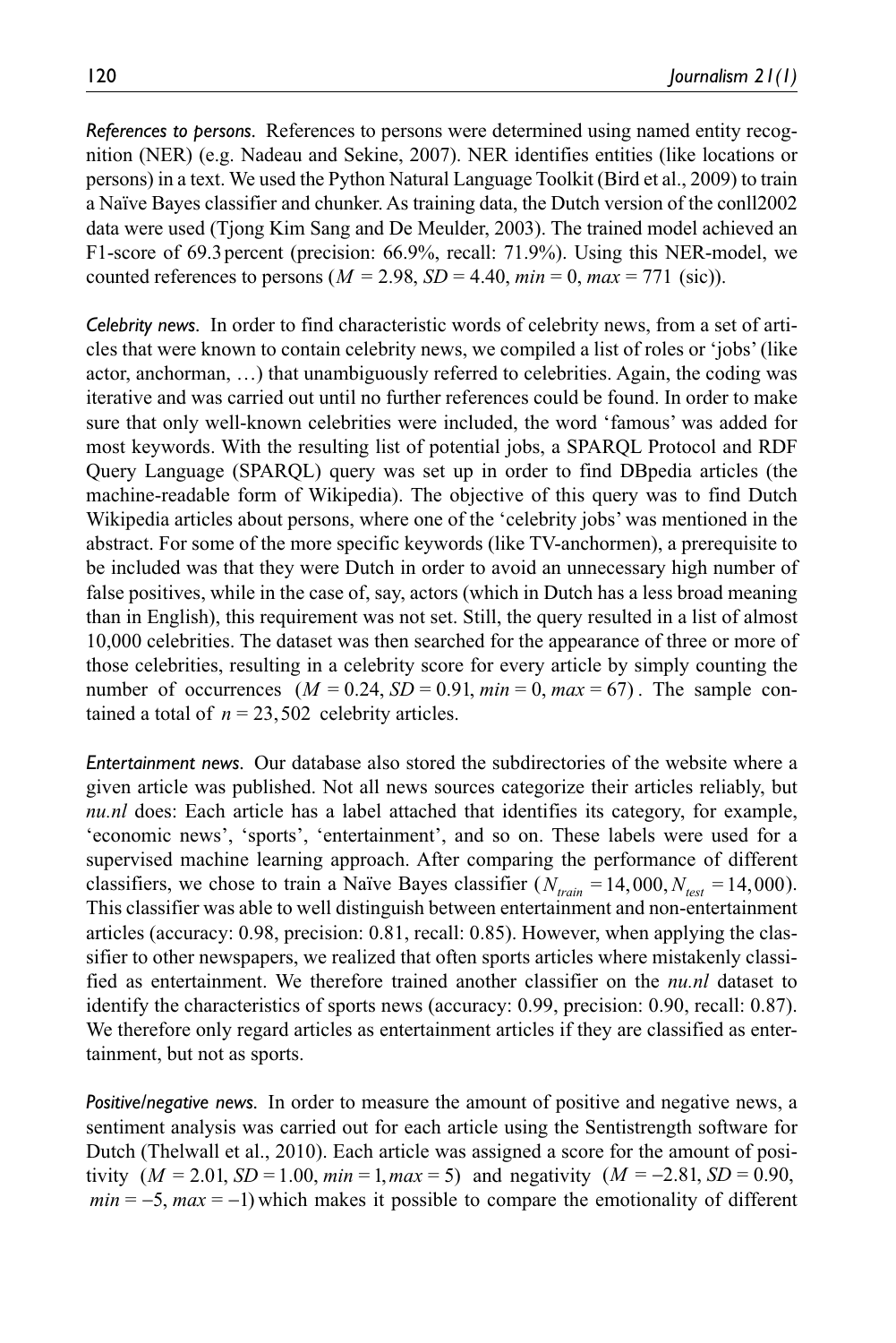articles. As Thelwall et al. (2010) point out, sentiment is not a two-dimensional scale formed by positivity on the one and negativity on the other end: rather both are concepts that do not necessarily have to be correlated strongly and as such can (and have to be) measured individually. Therefore, by adding up the absolute values of positivity and negativity, we were able to determine emotionality ( $M = 4.82$ ,  $SD = 1.50$ ,  $min = 2$ ,  $max = 10$ ).

*Follow-up news.* An article was considered a follow-up article if its topic was covered in another article from the same source that was published up to 2 days in advance. In order to find such articles, the cosine similarity between a published article and all articles on the following 2days were calculated. If the cosine similarity was higher than 0.5, an article was considered a follow-up article of the previously published article. This threshold was determined by trying several thresholds on a random dataset of 100 different articles, and it turned out that a threshold of 0.5 yielded the best results. In total,  $n = 42,226$  (5.54%) of the articles were follow-up articles.

## **Results**

To give a first overview of the results, we present the descriptive statistics of all variables of interest, split by category, in Tables 2 and 3. While these are interesting to get a general understanding of the data, we employ regression models to answer our research questions and to test our hypotheses.

Research Question 1 asked in how far different outlets differ in their references to elites. The descriptive statistics (Table 2) suggested that on average, the number of elite references is higher in print news  $(M = 3.72, SD = 4.40)$  than in online news  $(M = 3.23, SD = 3.85)$ . Yet, as our regression model in Table 4 reveals, when article length is controlled for, print articles turn out to score lower than online articles. This means that the prevalence of elite references in online articles is more dense, but overall the number of elite references is still higher in print news. Popular outlets, on average, score lower on elite references than quality newspapers. Non-exclusive articles did not differ significantly from other articles.

Hypothesis 1a predicted that the degree of personalization is higher in popular outlets compared to quality outlets. The descriptive statistics in Table 2 indicate that popular outlets score lower on personalization than quality outlets. However, the print articles were considerably longer than online articles  $(M = 2201.56, SD = 2257.42$  compared to  $M = 1313.12$ ,  $SD = 1550.30$ , and in longer articles the chance that such references are found is almost by definition higher than in shorter articles. Accordingly, the results of the regression analysis in Table 4 show that – when controlling for article length and platform – popular outlets score higher on personalization than quality outlets, which is in line with H1a. Further, personalization was found to be used more often in print news than in online news. Also H1b receives support. We found an interaction effect of platform and news type, as expected, in online the difference between popular news and quality news is bigger than in print.

Hypothesis 2 predicted that online articles are more likely to be about celebrity news than print articles. Our logistic regression model in Table 5 shows that – while the model exhibits a poor model fit – there even is a small effect in the opposite direction. H2 was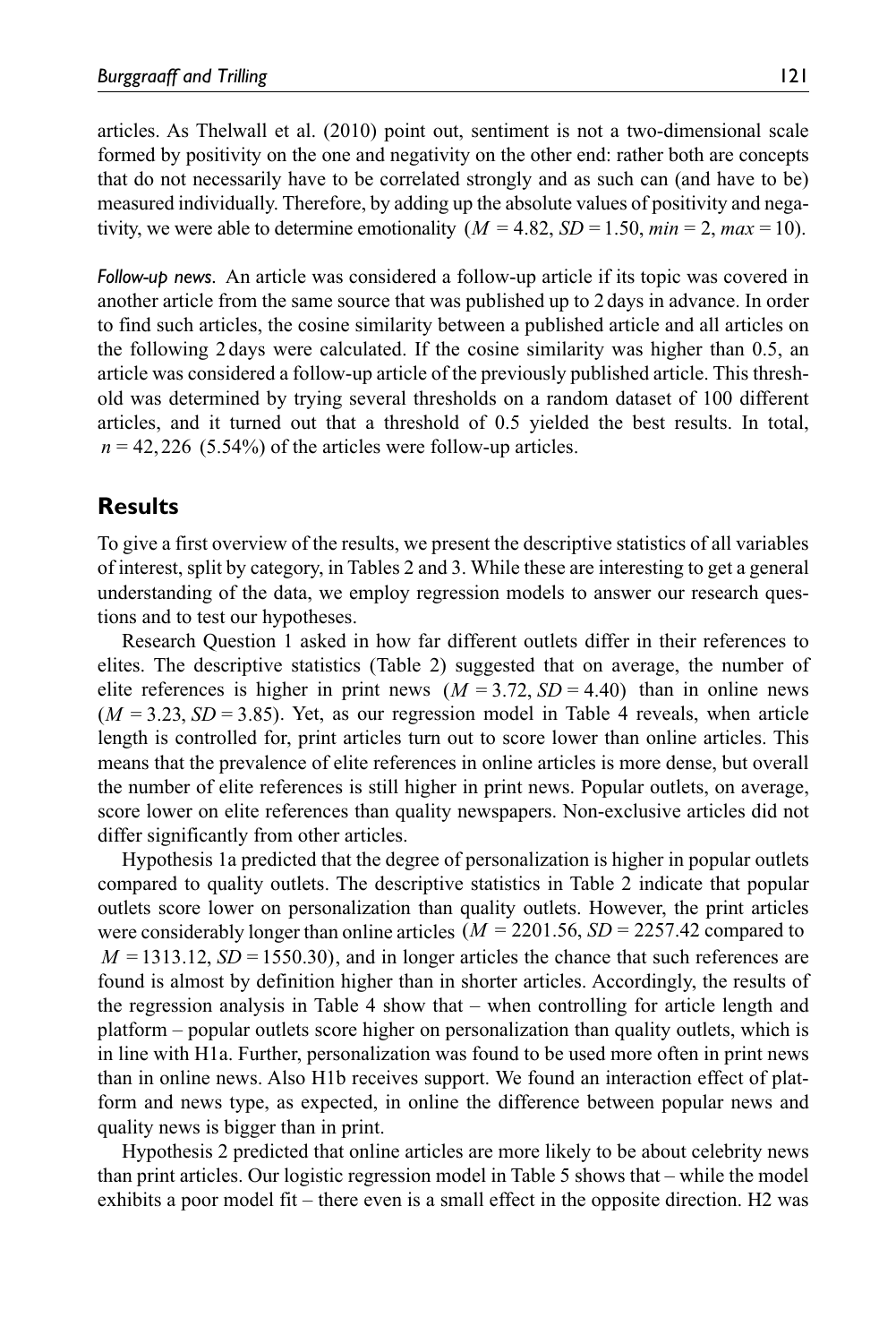|                           | Ν       | Elite               | Positivity | Negativity                           | Emotionality | Persons    |
|---------------------------|---------|---------------------|------------|--------------------------------------|--------------|------------|
| Overall                   | 762,095 | 3.44(4.10)          |            | $2.01(1.00) -2.81(0.90)$ 4.82 (1.50) |              | 2.99(4.40) |
| Online                    | 435,608 | 3.23(3.85)          |            | $1.88(0.96) -2.77(0.87)$ 4.64 (1.38) |              | 2.36(3.89) |
| Print                     | 326,487 | 3.72(4.40)          |            | $2.20(1.03) -2.86(0.94) 5.06(1.62)$  |              | 3.80(4.92) |
| <b>Exclusively online</b> | 403,577 | 3.21(3.82)          |            | $1.87(0.96) -2.76(0.87)$ 4.63 (1.37) |              | 2.34(3.79) |
| Exclusively print         | 294,622 | 3.73(4.41)          |            | $2.20(1.03) -2.86(0.94) 5.05(1.62)$  |              | 3.80(4.91) |
| Non-exclusive             | 63.896  | 3.57(4.28)          |            | $2.08(1.01) -2.84(0.91)$ 4.92 (1.53) |              | 3.23(4.86) |
| Popular                   | 455,213 | 2.66(3.35)          |            | $1.96(1.00) -2.69(0.91)$ 4.65 (1.48) |              | 2.44(3.43) |
| Quality                   |         | 306,882 4.59 (4.79) |            | $2.09(1.00) -2.98(0.86) 5.07(1.49)$  |              | 3.78(5.44) |

**Table 2.** Overall means and standard deviations of continuous variables.

Means with standard deviations between brackets.

**Table 3.** Overall percentages of dichotomous variables.

|                           | N       | Celebrity (%) | Entertainment (%) | Follow-up (%) |
|---------------------------|---------|---------------|-------------------|---------------|
| Overall                   | 762,095 | 3.08          | 17.27             | 5.54          |
| Online                    | 435,608 | 2.90          | 12.94             | 6.79          |
| Print                     | 326,487 | 3.32          | 23.05             | 3.88          |
| <b>Exclusively online</b> | 403,577 | 2.89          | 12.88             | 6.91          |
| Exclusively print         | 294,622 | 3.30          | 23.02             | 3.82          |
| Non-exclusive             | 63,896  | 3.33          | 18.50             | 4.83          |
| Popular                   | 455,213 | 3.12          | 16.56             | 5.44          |
| Quality                   | 306,882 | 3.04          | 18.33             | 5.69          |

**Table 4.** Ordinary least squares (OLS) regressions for RQ1 and H1.

|                             | Power elite: ROI |            | Personalization: H1 |            |
|-----------------------------|------------------|------------|---------------------|------------|
|                             | $b$ (SE)         | β          | $b$ (SE)            | β          |
| Length                      | 0.001(0.000)     | $0.46***$  | 0.001(0.000)        | $0.55***$  |
| Platform = print            | $-0.45(0.01)$    | $-0.05***$ | 0.70(0.01)          | $0.08***$  |
| Platform = print and online | $-0.04(0.01)$    | 0.00       | 0.01(0.02)          | 0.00       |
| Outlet = popular            | $-0.89(0.01)$    | $-0.11***$ | 0.35(0.01)          | $0.04***$  |
| $Print \times popular$      |                  |            | $-0.64(0.02)$       | $-0.06***$ |
| R <sup>2</sup>              | 0.24             |            | 0.32                |            |

SE: standard error.

Reference categories: platform=online, outlet=quality. *N* = 762,095 .

\**p* < .05 \*\**p* < .01 \*\*\**p* < .001.

not supported. Further analysis showed that popular outlets are more likely to contain celebrity news than quality outlets. No significant difference was found between nonexclusive articles and the other articles. To ease interpretation, we calculated the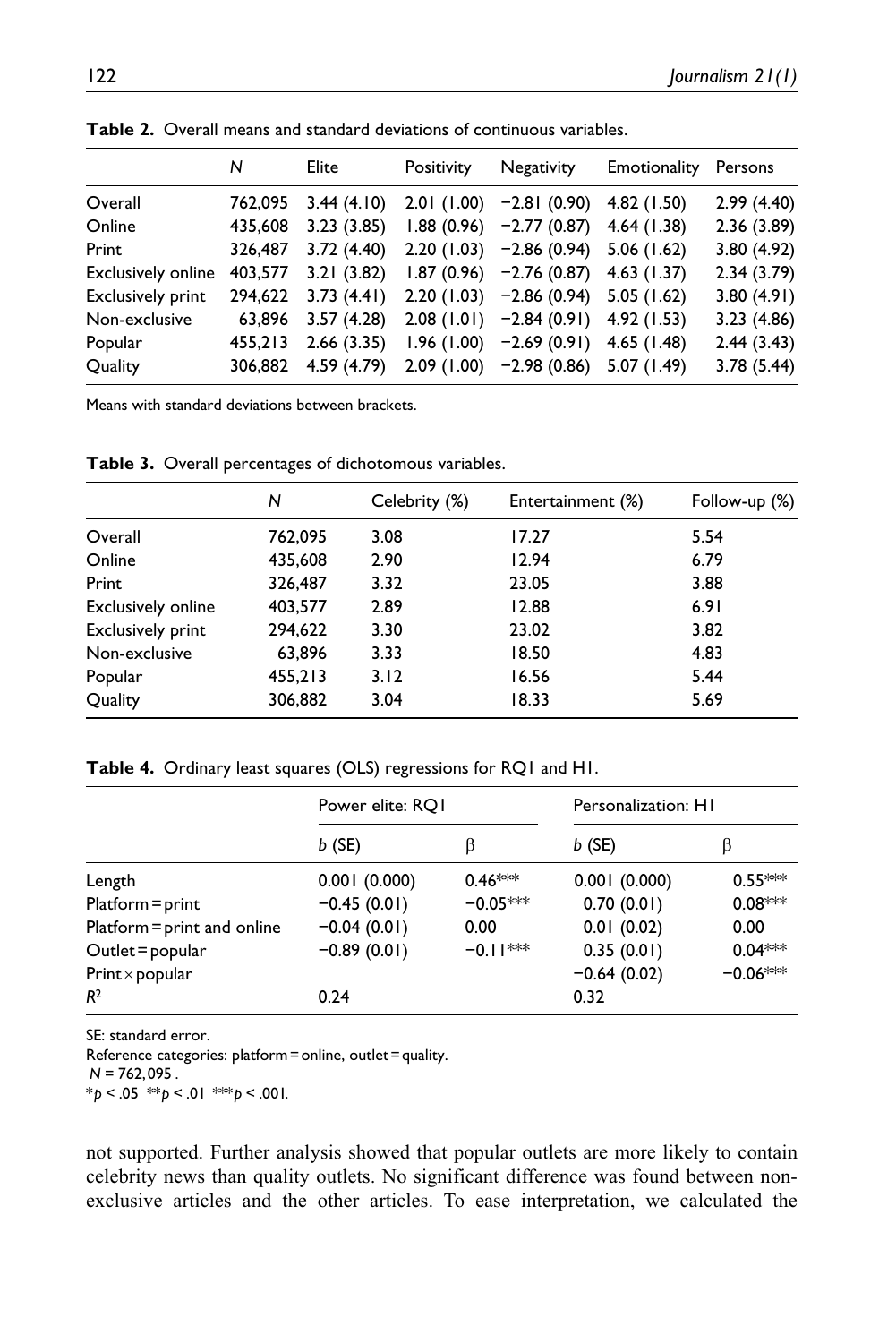|                                   |                     | Celebrity news: H <sub>2</sub> Entertainment news: H <sub>3</sub> | Follow-up: H4   |  |
|-----------------------------------|---------------------|-------------------------------------------------------------------|-----------------|--|
|                                   | Odds ratio (SE)     | Odds ratio (SE)                                                   | Odds ratio (SE) |  |
| Length                            | $1.00$ $(.000)$ *** | $1.00$ *** (.000)                                                 | $1.00$ $(.000)$ |  |
| $Platform = print$                | $1.03$ $(.01)*$     | $2.01***$ (.01)                                                   | .55 $(.01)$ *** |  |
| Platform = print and online       | $1.06$ $(.02)*$     | $1.04***(01)$                                                     | .89 $(.02)$ **  |  |
| Outlet = popular                  | $1.25$ $(.02)$ ***  | $.94***$ (.01)                                                    | .90 $(.01)$ **  |  |
| Cragg-Uhler pseudo-R <sup>2</sup> | .015                | .029                                                              | .012            |  |

#### **Table 5.** Logistic regressions.

SE: standard error.

Reference categories: platform=online, outlet=quality.  $N = 719,294$ . \**p* < .05 \*\**p* < .01\*\*\**p* < .001.

likelihood for an article to contain celebrity references.<sup>3</sup> Based on the regression model, we estimated these likelihoods as follows: 2.95 percent for online articles, 3.03 percent for print articles, 2.62 percent for quality outlets, and 3.26 percent for popular outlets.

Hypothesis 3 predicted that online articles are more likely to be about entertainment news than print articles. In contrast with the hypothesis, Table 5 shows that, all other variables being equal, the odds for a print article to be about entertainment news are twice as high as for an online article. We find such a strong effect only for articles that are *exclusively* published in print. Interestingly, quality outlets are slightly more likely to publish entertainment articles than quality papers. Again, we calculated the likelihood for an article to be about entertainment news: online 12.94 percent, print 23.03 percent, quality outlets 17.27 percent, and popular outlets 16.34percent.

Research Question 2 asked about the differences in tone. The descriptive statistics in Table 2 indicate that print news score higher on both positivity and on negativity. However, as mentioned before, in the longer print articles the chance that emotional words are found can be expected to be higher than in the shorter online articles. Accordingly, when controlling for length in a regression analysis (Table 6), the standardized  $\beta$ -coefficients show that length has the by far the strongest influence on the tone. Our first impression regarding the differences between online and offline outlets seems to hold only in the case of positivity: print news seem to be more positive, but slightly *less* negative (recall that negativity was coded on a scale from −1 to −5, thus a positive coefficient means less negativity).

We subsequently computed the overall emotionality by adding up the absolute values on positivity and negativity. Our regression model in Table 6 suggests that on average, print articles score higher on emotionality than online articles.

Hypothesis 4 predicted a higher amount of follow-up news in the case of online articles. The results of a logistic regression (Table 5) show striking differences: for print articles, the odds ratio to be a follow-up article is 45percent lower than for online articles. For non-exclusive articles, the odds ratio to be a follow-up article is 11 percent lower compared to other articles. These findings offer support for hypothesis 4, although we have to keep in mind that the model fit is rather poor. This is also illustrated by the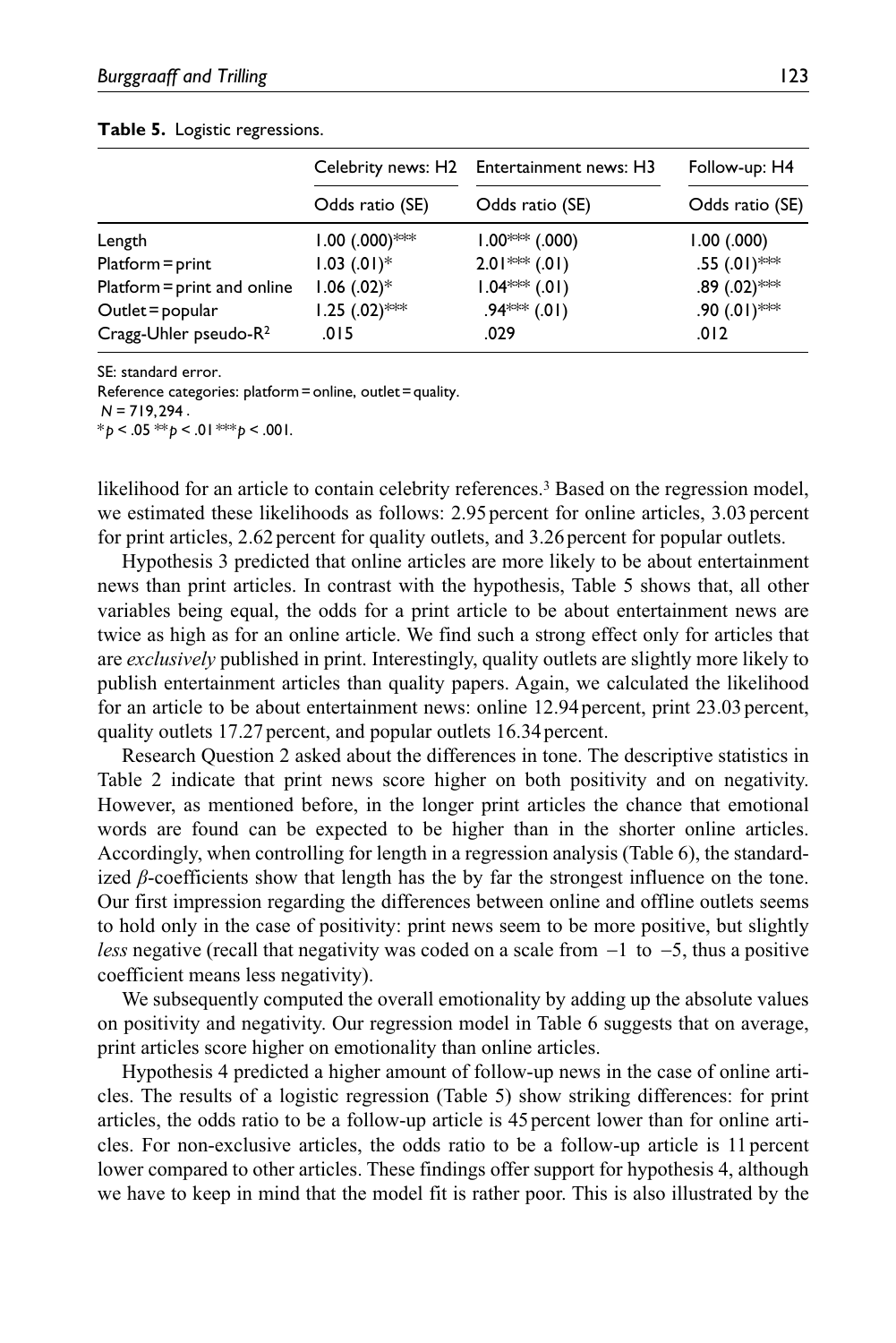|                         | Negativity: RQ2a |           | Positivity: RQ2b |          | Emotionality: RQ2c |          |
|-------------------------|------------------|-----------|------------------|----------|--------------------|----------|
|                         | b(SE)            | ß         | $b$ (SE)         | β        | $b$ (SE)           |          |
| Length                  | $-.000$ $(.000)$ | $-.34***$ | .000(.000)       | .37***   | $.000$ $(.000)$    | 45***    |
| $PF = print$            | .06(.00)         | $.03***$  | .16(0.00)        | .08***   | .10(.00)           | .03 ***  |
| $PF = print$ and online | $-.01$ (.00)     | .00       | $.02$ $(.00)$    | $.01***$ | .03(01)            | .01 ***  |
| Outlet = pop.           | .12(.00)         | $.06***$  | .09(.00)         | .05 ***  | $-.03$ (.00)       | $-01***$ |
| R <sup>2</sup>          | . I 3            |           | . I 5            |          | .22                |          |

**Table 6.** Ordinary least squares (OLS) regressions for RQ2.

SE: standard error.

Reference categories: platform=online, outlet=quality.  $N = 719.294$ . \**p* < .05 \*\**p* < .01 \*\*\**p* < .001.

likelihood scores we calculated: the likelihood for an article to be a follow-up article is 6.78percent in the case of online news, 3.87 percent in the case of print news, 5.13 percent in the case of popular outlets, and 5.67 percent in the case of quality outlets.

## **Discussion and conclusion**

The contribution of this article is twofold: methodological and substantial. Methodologically, we showed how automated content analysis can be employed to analyze news values on a large-scale; substantially, we identified differences between online and offline news as well as between popular and quality news outlets. We will first discuss the strengths, weaknesses, and implications of our methods, before we turn to a discussion of the results themselves.

While there are more and more studies that employ automated content analysis to analyze journalistic products, to the best of our knowledge, only one study (Trilling et al., 2017) has done so with the explicit goal of automatically coding news values, although others have essentially automatically coded the same or similar variables with slightly different goals, for example, to assess the quality of journalism (Jacobi, 2016). In this article, we extended this line of research by showing that automated content analysis can be used to identify a number of news factors that had not been coded in an automated way before.

In particular, to our knowledge, we are the first to employ resources like DBpedia and techniques like NER to identify news values. We believe that such linking of different data sources can be a fruitful way to automatically identify actors and other entities in a text. Nevertheless, more research is needed to further improve and validate our methods.

Reliability is not an issue in a automated content analysis, as re-running the analysis will yield the same results, but validity can be problematic (Boumans and Trilling, 2016; Grimmer and Stewart, 2013). Over the given time frame, all articles were included. External validity should be guaranteed with regard to the current state of the media landscape. Yet, extrapolations to the past and the future are dangerous because the media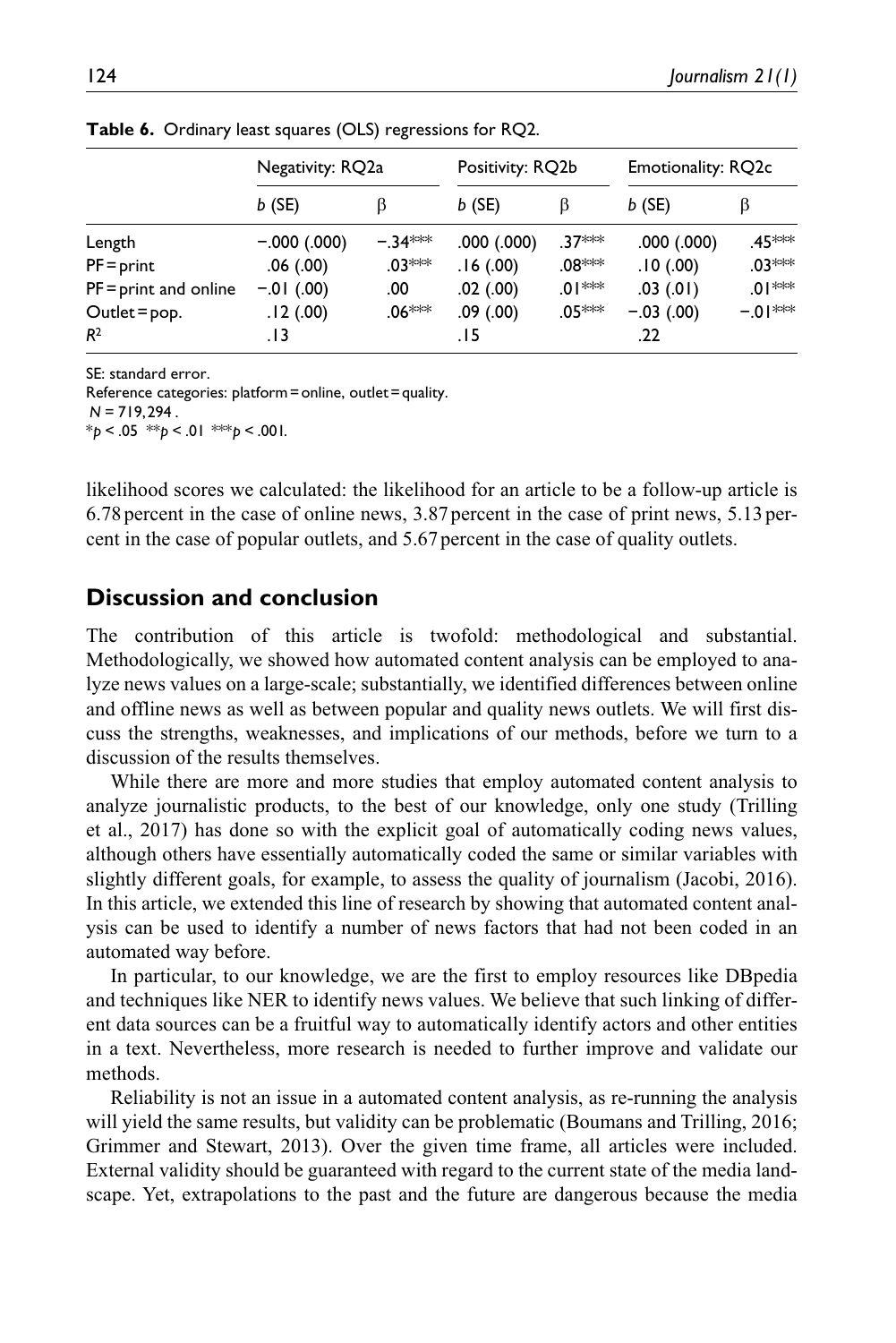environment is in a continuous state of transition. Concerning internal validity, where possible, precision and recall were calculated. While in case of entertainment articles, the results were excellent, the precision and recall for the NER-tagger were acceptable but left room for improvement. With regard to the validity of our coding of positive and negative emotions, Sentistrength (the algorithm we used) has so far mainly been used for analysis of rather short texts. While the software seems capable of analysis of longer texts as well, it would be useful to evaluate the method in comparison to, for example, a supervised machine learning approach (Gonzalez-Bailon and Paltoglou, 2015). Concerning follow-up news and non-exclusive articles, it may be useful for future research to check if the results match manual coding, but no reasons were found to question the results of the applied method, that is, the use of the cosine similarity, which is a very widespread measure of overlap between texts.

The way in which we categorized entertainment news probably can be improved. Most notably, after conducting some additional analyses, we realized that our theoretical ideas about what constitutes entertainment and the empirical classification diverged. In line with the vanishing distinction between low and high culture, we observed that also our classifier picked up both, for instance, rumors about artists, and serious reviews about movies, CDs, or books. This explains the unexpected result of print and quality news having a high amount of what we called entertainment news – what we measured should rather be called 'culture and entertainment'.

On the substantial side, our analyses show that there are significant differences between online and print news. We argued that they can be explained by focusing on the journalistic routines, which can be understood using the hierarchy of influences model (Shoemaker and Reese, 2014). A content analysis cannot provide evidence what has *caused* the difference we found. Nevertheless, for instance, it seems very plausible to assume that it is the high workload in online journalism that affects the form and the content of online news (Boczkowski, 2009; Mitchelstein and Boczkowski, 2009; Witschge and Nygren, 2009). In our data, we saw that some newsrooms even publish more articles online than offline. In order to be able to publish so many articles online, journalists seem to publish shorter articles. This may have to do with the characteristics of the Internet itself, but it seems reasonable to assume that the workload contributes to this.

The working speed of in the production of online news may also explain, for instance, differences in the personalization score. Print articles, on average, score higher, but this does not necessarily mean that print articles focus more on private lives. It can also mean that in print articles, journalists quote more human sources (e.g. spokespersons), while online, they rely more on written information like press releases. This is a faster way of working because no extra research needs to be done. But of course, it is mainly the power elites who have access to such means. If this is the case, it could explain why elite news coverage is so dense in online news, while personalization is rather low. For their print articles, journalists might tend to make more effort in approaching several (human) sources when doing research, while online, they might prefer to mention only the name of a power elite, for example, an organization, instead of doing further research (Witschge and Nygren, 2009). The fact that popular news contains more references to persons is consistent with research showing that popular papers personalize more (e.g. Örnebring and Jönsson, 2004). We showed that especially in online, this is true: while both in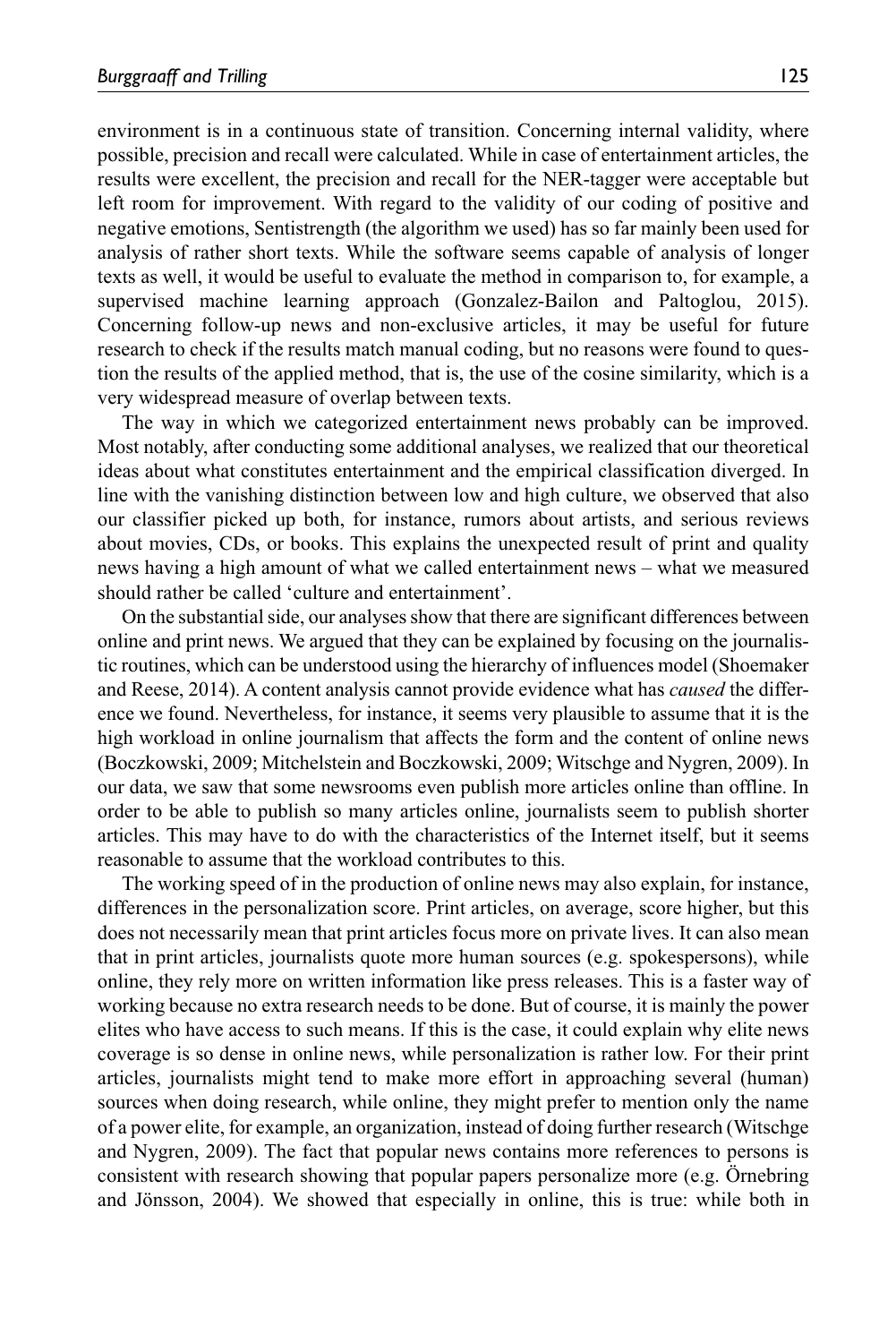popular and quality outlets, journalists may use less human sources online, in popular online outlets, journalists still write quite some personal stories, while their quality colleagues do not do this.

This findings on source usage match the finding that online, journalists are much more likely to publish follow-up articles. In fact, here, we find one of the biggest differences between print and online articles: online articles are almost twice as likely to be a follow-up article than print articles. Follow-up articles are easier to produce than other articles, because instead of finding a completely new idea, journalists can work on one story for which they only have to look for updates. Often, this is an easy way to produce many articles, even under time pressure. In line with findings of, among others, Cassidy (2006), Bivens (2008), and Carpenter et al. (2016), in an online environment, journalists seem to want to publish news as soon as possible and therefore rather publish a second article with new findings than wait until they had time for further research.

Contrary to our expectations, online news were neither characterized by a high amount of celebrity news nor entertainment news. Given that we used an innovative method for the measurement of these variables, further research should validate this finding to exclude the possibility that this is a measurement artifact.

Overall, we showed that there are visible differences between online and print news in terms of news values. These differences are related to the different routines used in the two news environments. While this article provides a rather general overview and can be seen as a first step in the quantitative analysis of news values in online and offline news, further (also qualitative or comparative) research is necessary. For future research, it may be fruitful to also investigate the actual amount of readers in order to shed further light on the use of website metrics. Given the importance of journalism for democracy, we call for further investigation of differences between online and print journalism, in order to be able to get a more complete picture of the changing nature of journalism in today's changing media environment.

#### **Acknowledgements**

This work was carried out on the Dutch national e-infrastructure with the support of SURF Cooperative. The authors would like to thank Anne Kroon and Joanna Strycharz for their invaluable contribution to the data collection.

### **Funding**

The author(s) received no financial support for the research, authorship, and/or publication of this article.

### **Notes**

- 1. A representative survey by the authors' research group suggests that 55 percent of the Dutch population reads a newspaper on 3 or more days per week and 50 percent read a news website on 3 or more days per week. On average, newspapers are read on  $M = 3.33$  ( $SD = 2.84$ ) days per week and websites on  $M = 3.03$  ( $SD = 2.77$ ) days.
- 2. We use a straightforward criterion: online news is brought to the public via the Internet, while print news reaches the audience via the newspaper. Digital 1:1 copies of newspapers (readable, for example, on a tablet) and mobile apps are beyond the scope of this article.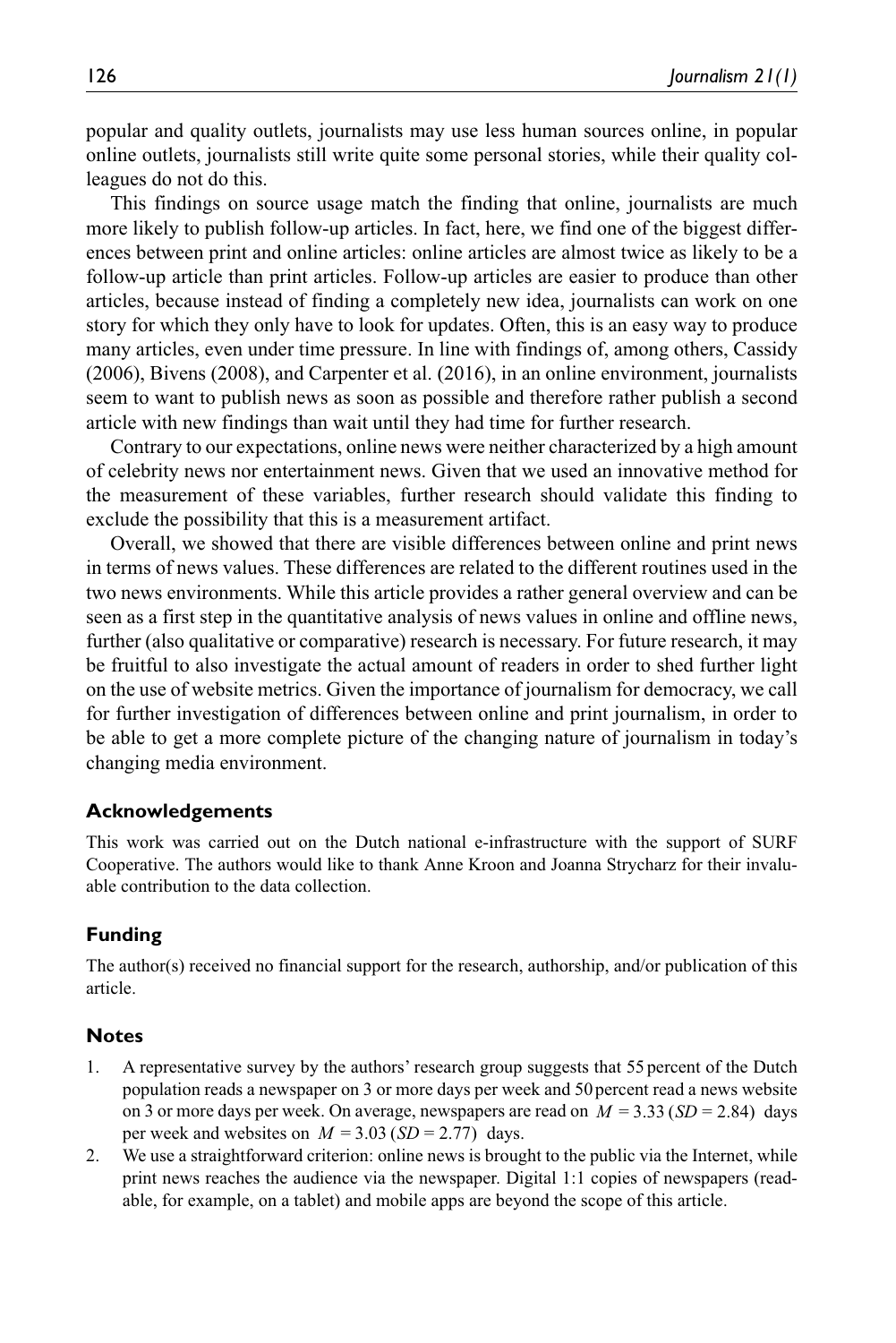3. Likelihood was calculated by centering all other independent variables and then calculating the chance for an article from the respective platform to contain to contain celebrity references.

## **References**

- Agarwal SD and Barthel ML (2013) The friendly barbarians: Professional norms and work routines of online journalists in the United States. *Journalism* 16(3): 376–391.
- Anderson C (2011) Between creative and quantified audiences: Web metrics and changing patterns of newswork in local US newsrooms. *Journalism* 12(5): 550–566.
- Avilés JAG, Meier K, Kaltenbrunner A, et al. (2009) Newsroom integration in Austria, Spain and Germany. *Journalism Practice* 3(3): 285–303.
- Barnhurst KG and Nerone J (2009) Rethinking news and myth as storytelling. In: Wahl-Jorgensen K and Hanitzsch T (eds) *The Handbook of Journalism Studies*. New York: Routledge, pp. 17–28.
- Beam RA, Weaver DH and Brownlee BJ (2009) Changes in professionalism of U.S. journalists in the turbulent twenty-first century. *Journalism & Mass Communication Quarterly* 86(2): 277–298.
- Bird S, Klein E and Loper E (2009) *Natural Language Processing with Python*. Sebastopol, CA: O'Reilly.
- Bird SE and Dardenne RW (2009) Rethinking news and myth as storytelling. In: Wahl-Jorgensen K and Hanitzsch T (eds) *The Handbook of Journalism Studies*. New York: Routledge, pp. 205–217.
- Bivens RK (2008) The Internet, mobile phones and blogging. *Journalism Practice* 2(1): 113–129.
- Boczkowski PJ (2009) Rethinking hard and soft news production: From common ground to divergent paths. *Journal of Communication* 59(1): 98–116.
- Boukes M and Vliegenthart R (2016) A general pattern of newsworthiness? Analyzing news factors in tabloid, broadsheet, financial and regional newspapers. In: *Annual conference of the International Communication Association*, Fukuoka, Japan, 25–29 May.
- Boumans JW (2016) *Outsourcing the news? An empirical assessment of the role of sources and news agencies in the contemporary news landscape*. PhD Thesis, University of Amsterdam. Available at: [http://hdl.handle.net/11245/1](http://hdl.handle.net/11245/).532941
- Boumans JW and Trilling D (2016) Taking stock of the toolkit: An overview of relevant automated content analysis approaches and techniques for digital journalism scholars. *Digital Journalism* 4(1): 8–23.
- Carpenter S, Boehmer J and Fico F (2016) The measurement of journalistic role enactments: A study of organizational constraints and support in for-profit and nonprofit journalism. *Journalism & Mass Communication Quarterly* 93(3): 587–608.
- Cassidy WP (2005) Variations on a theme: The professional role conceptions of print and online newspaper journalists. *Journalism & Mass Communication Quarterly* 82(2): 264–280.
- Cassidy WP (2006) Gatekeeping similar for online, print journalists. *Newspaper Research Journal* 27(2): 6–23.
- Deuze M and Dimoudi C (2002) Online journalists in the Netherlands: Towards a profile of a new profession. *Journalism* 3(1): 85–100.
- Deuze M (2005) Popular journalism and professional ideology: Tabloid reporters and editors speak out. *Media, Culture & Society* 27(6): 861–882.
- Eilders C (2006) News factors and news decisions. Theoretical and methodological advances in Germany. *Communications* 31(1): 5–24.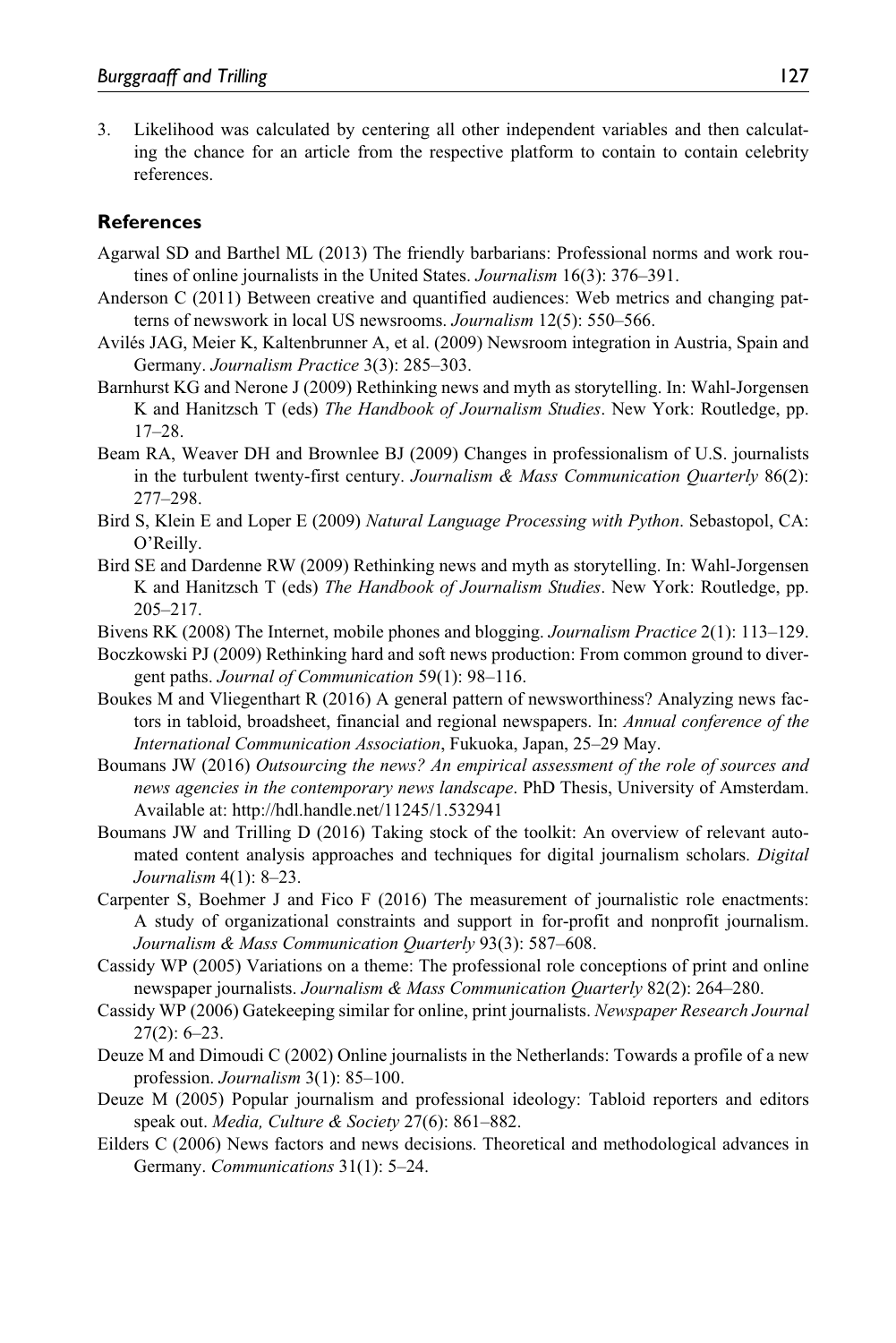- Entman RM (2005) The nature and sources of news. In: Overholser G and Jamieson K (eds) *The Institutions of American Democracy: The Press*. New York: Oxford University Press, pp. 48–65.
- Esser F (1999) 'Tabloidization'of news: A comparative analysis of Anglo-American and German press journalism. *European Journal of Communication* 14(3): 291–324.
- Galtung J and Ruge MH (1965) The structure of foreign news. *Journal of Peace Research* 2(1): 64–91.
- Gonzalez-Bailon S and Paltoglou G (2015) Signals of public opinion in online communication: A comparison of methods and data sources. *The Annals of the American Academy of Political and Social Science* 659(1): 95–107.
- Grimmer J and Stewart BM (2013) Text as data: The promise and pitfalls of automatic content analysis methods for political texts. *Political Analysis* 21(3): 267–297.
- Günther E and Quandt T (2016) Word counts and topic models. *Digital Journalism* 4(1): 75–88.
- Harcup T and O'Neill D (2001) What is news? Galtung and Ruge revisited. *Journalism Studies* 2(2): 261–280.
- Hartley JM (2013) The online journalist between ideals and audiences. *Journalism Practice* 7(5): 572–587.
- Jacobi C, Kleinen-von Königslöw K and Ruigrok N (2015) Political news in online and print newspapers. *Digital Journalism* 4(6): 723–742.
- Jacobi CA (2016) *The quality of political news in a changing media environment*. PhD Dissertation, University of Amsterdam. Available at: [http://hdl.handle.net/11245/1](http://hdl.handle.net/11245/).503897
- Karlsson M and Clerwall C (2013) Negotiating professional news judgment and 'clicks'. *Nordicom Review* 34(2): 65–76.
- Lee AM, Lewis SC and Powers M (2012) Audience clicks and news placement: A study of timelagged influence in online journalism. *Communication Research* 41(4): 505–530.
- Lehman-Wilzig S and Seletzky M (2010) Hard news, soft news, 'general' news: The necessity and utility of an intermediate classification. *Journalism* 11(1): 37–56.
- Leung DKK and Lee FLF (2014) How journalists value positive news. *Journalism Studies* 16(2): 289–304.
- McManus J (2009) The commercialization of news. In: Wahl-Jorgensen K and Hanitzsch T (eds) *The Handbook of Journalism Studies*. New York: Routledge, pp. 218–233.
- Maier SR (2010) Newspapers offer more news than do major online sites. *Newspaper Research Journal* 31(1): 6–19.
- Mitchelstein E and Boczkowski PJ (2009) Between tradition and change: A review of recent research on online news production. *Journalism* 10(5): 562–586.
- Nadeau D and Sekine S (2007) A survey of named entity recognition and classification. *Lingvisticae Investigationes* 30(1): 3–26.
- Örnebring H and Jönsson AM (2004) Tabloid journalism and the public sphere: A historical perspective on tabloid journalism. *Journalism Studies* 5(3): 283–295.
- Paulussen S (2006) Online news production in Flanders: How Flemish online journalists perceive and explore the Internet's potential. *Journal of Computer-mediated Communication* 9(4). Available at: http://dx.doi.org/10.1111/j.1083-6101.2004.tb00300.x
- Quandt T (2008) News tuning and content management: An observation study of old and new routines in German online newsrooms. In: Paterson C and Domingo D (eds) *Making Online News: The Ethnography of New Media Production*. New York: Peter Lang, pp. 77–97.
- Shoemaker P, Vos T and Reese S (2009) Journalists as gatekeepers. In: Wahl-Jorgensen K and Hanitzsch T (eds) *The Handbook of Journalism Studies*. New York: Routledge, pp. 73–87.
- Shoemaker PJ and Cohen AA (2006) *News around the World*. New York: Routledge.